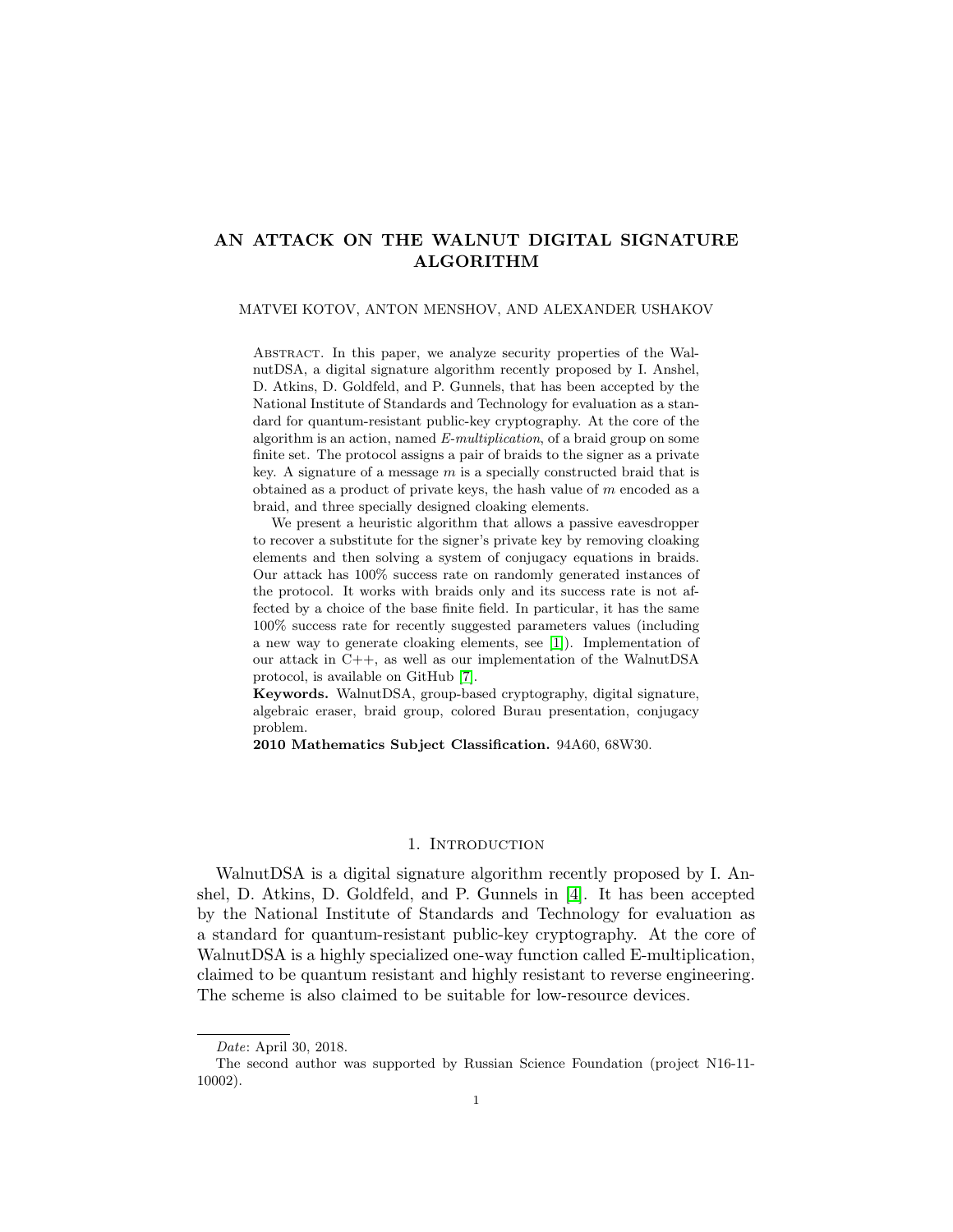1.1. Related work. The protocol received significant attention; and very recently two algebraic attacks were proposed ([\[10\]](#page-18-2) and [\[5\]](#page-18-3)). Recall that the private key in WalnutDSA consists of a pair of braids  $(w, w')$ , see Section [5](#page-8-0) for details. The first paper, [\[10\]](#page-18-2), describes a factorization attack that breaks WalnutDSA under the assumption that  $w = w'$ . One of the drawbacks of that attack, besides the assumption  $w = w'$ , is that the forged signatures are much longer than the original. Imposing a limit on the length of signatures allows to defend against this attack.

The second paper, [\[5\]](#page-18-3), describes three attacks on WalnutDSA:

- The authors show that the factorization attack proposed in [\[10\]](#page-18-2) can be modified to work for general private keys  $(w, w')$ . Unfortunately, the modified attack has the same problem as the original one; it produces very long signatures.
- The authors describe a collision search attack. They make an observation that the sizes of orbits of E-multiplication are relatively small for the proposed parameter values and exploit that to create messages with the same signature.
- One problem underlying security of WalnutDSA is the so-called reversing E-multiplication problem, or REM-problem. [\[5\]](#page-18-3) shows that REM-problem can be solved efficiently for the proposed parameter values. This attack directly constructs equivalent secret keys in less than a minute for the parameters suggested by the authors of WalnutDSA.

See Section [7](#page-10-0) for more details, where we give a short overlook of these papers. Very recently, to counter [\[5\]](#page-18-3), the authors of WalnutDSA suggested to increase certain parameter values and slightly changed the design of cloaking elements.

1.2. Our contribution. We describe a different method to break the protocol that ignores E-multiplication and operates purely with braids. In particular, its success does not depend on the size of the base field. It works for the original parameter values and for the new ones. It also successfully works with very recently proposed cloaking elements (see Proposition [2.3\)](#page-5-0).

1.3. Outline. In Section [2](#page-2-0) we give definitions that are necessary to define WalnutDSA: colored Burau representation, E-multiplication, and cloaking elements. Fast checks for identity and conjugacy problems in braids are presented in Section [3.](#page-5-1) In Section [4](#page-6-0) we describe an encoding procedure used in WalnutDSA to convert a message into a braid word. In Section [5](#page-8-0) WalnutDSA protocol is introduced. In Section [6](#page-9-0) we define the parameters we used to test our attack. Section [7](#page-10-0) is a short survey of the previous known attacks. In Section [8](#page-11-0) we describe our attack. Section [9](#page-15-0) contains the obtained results and further remarks on the performance of our algorithm. We conclude the paper in Section [10.](#page-17-1)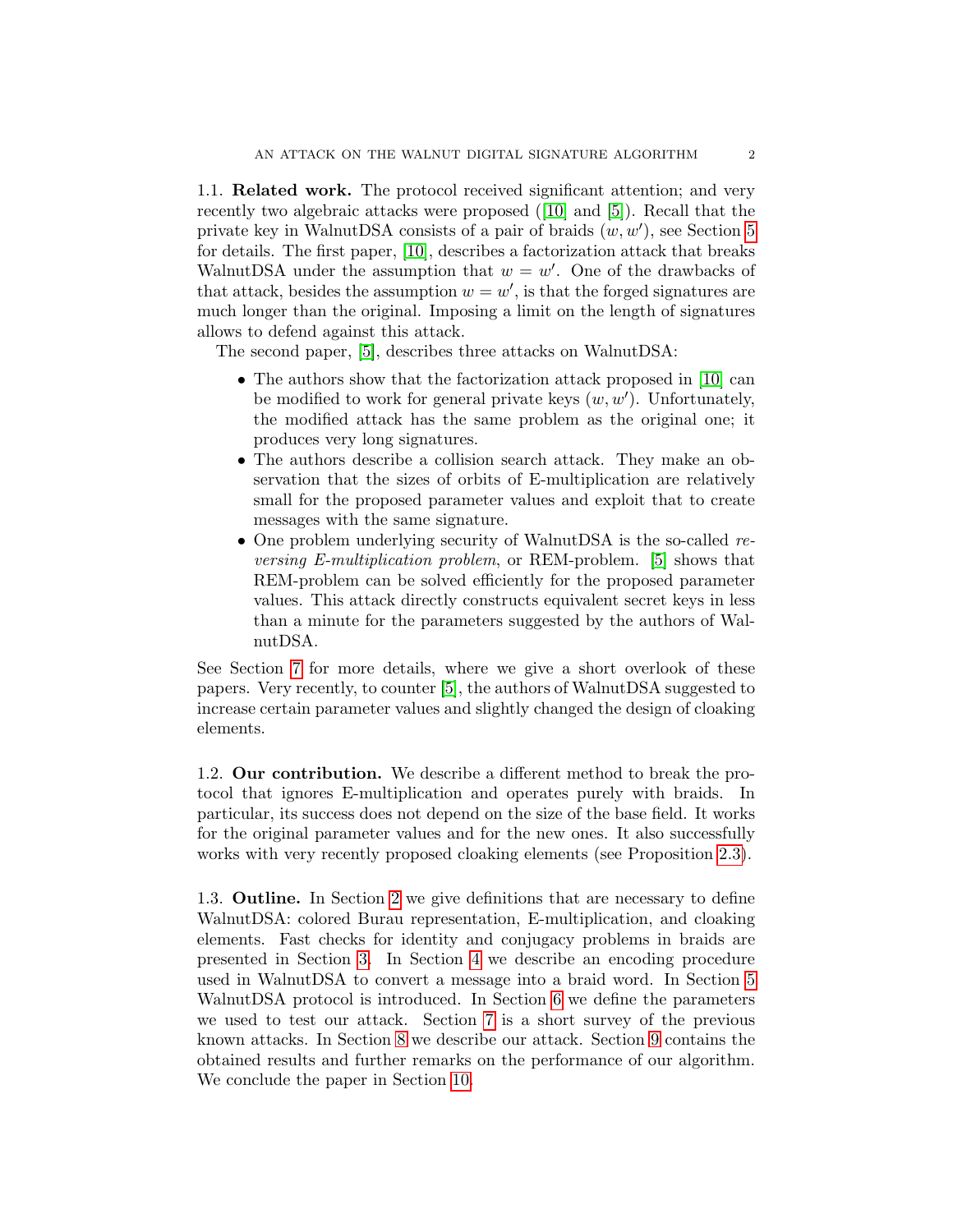### 2. E-multiplication

<span id="page-2-0"></span>Here we shortly review a non-faithful representation of a braid group  $B_n$ called the *colored Burau group* and an action of  $B_n$  on a certain finite set (called E-multiplication).

2.1. **Braid group.** The group  $B_n$  of braids on n strands has the following combinatorial presentation:

$$
B_n \simeq \left\langle x_1, \ldots, x_{n-1} \middle| \begin{array}{c} x_i x_j = x_j x_i \text{ for } |i-j| > 1, \\ x_i x_{i+1} x_i = x_{i+1} x_i x_{i+1} \end{array} \right\rangle.
$$

A word  $w = w(x_1, \ldots, x_{n-1})$  in the generators of  $B_n$  and their inverses is called a braid word. Every braid word w defines an actual (physical) braid. Length |w| of a braid word w is the number of letters in w. If  $\overline{u} = (u_1, \ldots, u_k)$  is a k-tuple of braid words, then the total length  $|\overline{u}|$  of  $\overline{u}$  is defined as  $\sum_{i=1}^{k} |u_i|$ .

Every braid w naturally defines a permutation  $\sigma_w$ , which is actually a permutation of the endpoints of the involved strands, and the corresponding map  $w \mapsto \sigma_w$  is an epimorphism. If  $\sigma_w$  is trivial, then w is called a pure braid. The group of pure braids on n strands is denoted by  $P_n$ .

For a set of braids  $u_1, \ldots, u_k$  define a set

$$
C(u_1, \ldots, u_k) = \{c \in B_n \mid [c, u_i] = 1 \text{ for } 1 \le i \le k\},\
$$

called the *centralizer* of  $u_1, \ldots, u_k$ . It is easy to check that a centralizer is a subgroup of  $B_n$ .

The group  $B_n$  has a cyclic center generated by the element  $\Delta^2$ , where  $\Delta$ is the element called the half twist. It can be expressed in the generators of  $B_n$  as follows:

$$
\Delta = (x_1 \ldots x_{n-1}) \cdot (x_1 \ldots x_{n-2}) \cdot \ldots \cdot (x_1).
$$

2.2. Geodesic braid approximation. Let  $w$  be a word in generators of  $B_n$ . The problem to find a shortest braid word representing the same el-ement as w is known to be computationally hard (see [\[15\]](#page-18-4)). It is known however (see e.g. [\[16,](#page-18-5) [11\]](#page-18-6)) that many NP-complete problems have polynomial time generic- or average-case solutions or have good approximate solutions. In this paper, we use a geodesic-braid approximation method that was introduced in [\[13,](#page-18-7) [14\]](#page-18-8) and proved to be very useful in many other attacks.

The following algorithm attempts to minimize the given braid word. It exploits the property of Dehornoy's form  $D(w)$  (introduced in [\[8\]](#page-18-9)) that for a "generic" braid word w one has  $|D(w)| < |w|$ .

Algorithm 1 (Braid Minimization). INPUT. A word  $w = w(x_1, \ldots, x_{n-1})$  in the generators of the group  $B_n$ . OUTPUT. A word w' such that  $|w'| \le |w|$  and  $w' = w$  in  $B_n$ . INITIALIZATION. Put  $w_0 = w$  and  $i = 0$ . COMPUTATIONS.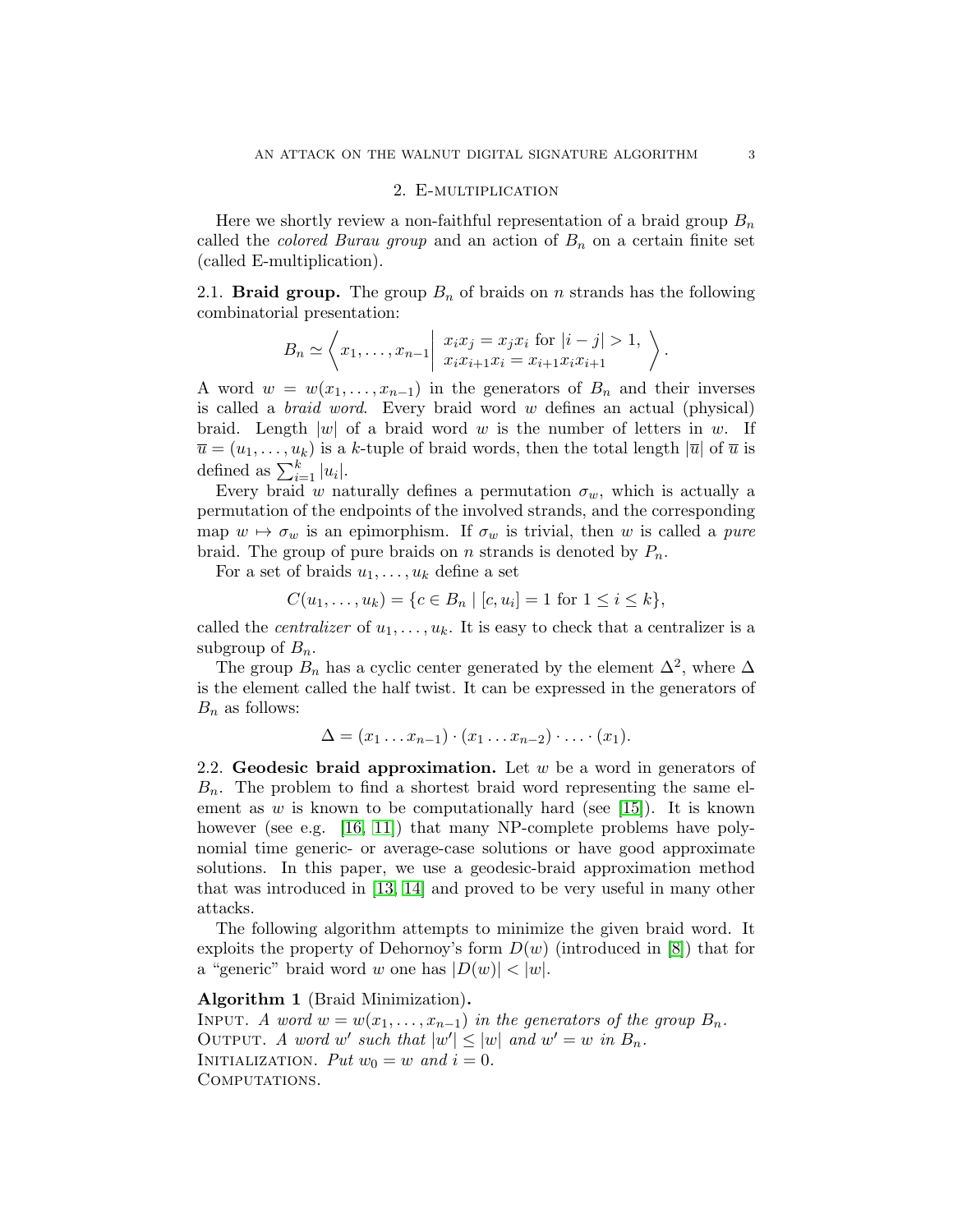(1) Increment i. (2) Put  $w_i = D(w_{i-1})$ . (3) If  $|w_i| < |w_{i-1}|$ , then: (a) Put  $w_i = w_i^{\Delta}$ (b) Goto (1). (4) If i is even, then output  $w' = w_{i+1}^{\Delta}$ . (5) If i is odd, then output  $w' = w_{i+1}$ .

2.3. Colored matrices. Fix a finite field  $\mathbb{F}_q$  and denote by  $R_n$  the ring of Laurent polynomials in variables  $\{t_1, \ldots, t_n\}$  with coefficients in  $\mathbb{F}_q$ . Let  $GL_n(R_n)$  be the group of invertible matrices over  $R_n$ . The symmetric group  $S_n$  naturally acts on  $\mathbf{GL}_n(R_n)$  by permuting the variables  $\{t_1, \ldots, t_n\}$ . The result of the action of  $\sigma \in S_n$  on  $M \in GL_n(R_n)$  is denoted by  $M^{\sigma}$ . Recall that a semidirect product of  $\mathbf{GL}_n(R_n)$  and  $S_n$  is a group

$$
\mathbf{GL}_n(R_n) \rtimes S_n = \{ (M, \pi) \mid M \in \mathbf{GL}_n(R_n) \text{ and } \pi \in S_n \},
$$

equipped with the operation

$$
(M_1,\sigma_1)\cdot (M_2,\sigma_2)=(M_1M_2^{\sigma_1},\sigma_1\sigma_2).
$$

Define  $n \times n$ -matrices  $C_1(t_1), \ldots, C_{n-1}(t_{n-1})$  over polynomials in variables  $\{t_1, \ldots, t_n\}$ :

$$
C_1(t_1) = \begin{pmatrix} -t_1 & 1 & 0 \\ 0 & 1 & 0 \\ \hline 0 & 0 & I_{n-2} \end{pmatrix} \text{ and } C_i(t_i) = \begin{pmatrix} I_{i-2} & 0 & 0 & 0 & 0 \\ 0 & 1 & 0 & 0 & 0 \\ 0 & t_i & -t_i & 1 & 0 \\ \hline 0 & 0 & 0 & 1 & 0 \\ \hline 0 & 0 & 0 & 0 & I_{n-i-1} \end{pmatrix}
$$

for  $2 \leq i \leq n-1$ . It is easy to check that the map  $\varphi$  on the generators  $x_1, \ldots, x_{n-1}$  of  $B_n$ :

$$
x_i \overset{\varphi}{\mapsto} (C_i(t_i), \pi_i),
$$

where  $\pi_i = (i, i + 1) \in S_n$ , extends into a group homomorphism. The group  $\langle (C_1(t_1), \pi_1), \ldots, (C_{n-1}(t_{n-1}), \pi_{n-1}) \rangle$ 

$$
((\vee_{1}(\iota_{1}),\iota_{1}),\ldots,(\vee_{n-1}(\iota_{n-1}),\iota_{n-1}))
$$

is called the *colored Burau representation* of  $B_n$  and is denoted by  $CB_n$ .

2.4. Action of  $CB_n$  on a certain finite set. Fix n nontrivial elements  $\tau_1, \ldots, \tau_n \in \mathbb{F}_q$  termed t-values and define a group homomorphism

$$
\epsilon\colon\operatorname{GL}_n(R_n)\to\operatorname{GL}_n(\mathbb{F}_q)
$$

that for each *i* replaces  $t_i$  with the value  $\tau_i$ . For  $(m, \sigma) \in \mathbf{GL}_n(\mathbb{F}_q) \times S_n$  and  $(C, \rho) \in \text{CB}_n$  define the following operation:

<span id="page-3-0"></span>
$$
(m, \sigma) \star (C, \rho) = (m \cdot \epsilon(C^{\sigma}), \sigma \rho).
$$

It is straightforward to check that the map  $\star$  defines an action of CB<sub>n</sub> on  $GL_n(\mathbb{F}_q)\times S_n$ . By E-multiplication we understand the induced action of  $B_n$ on  $\mathbf{GL}_n(\mathbb{F}_q) \times S_n$ . For a braid w define a pair:

$$
(1) \t\t\t\t \mathcal{P}(w) = (I, id) \star w.
$$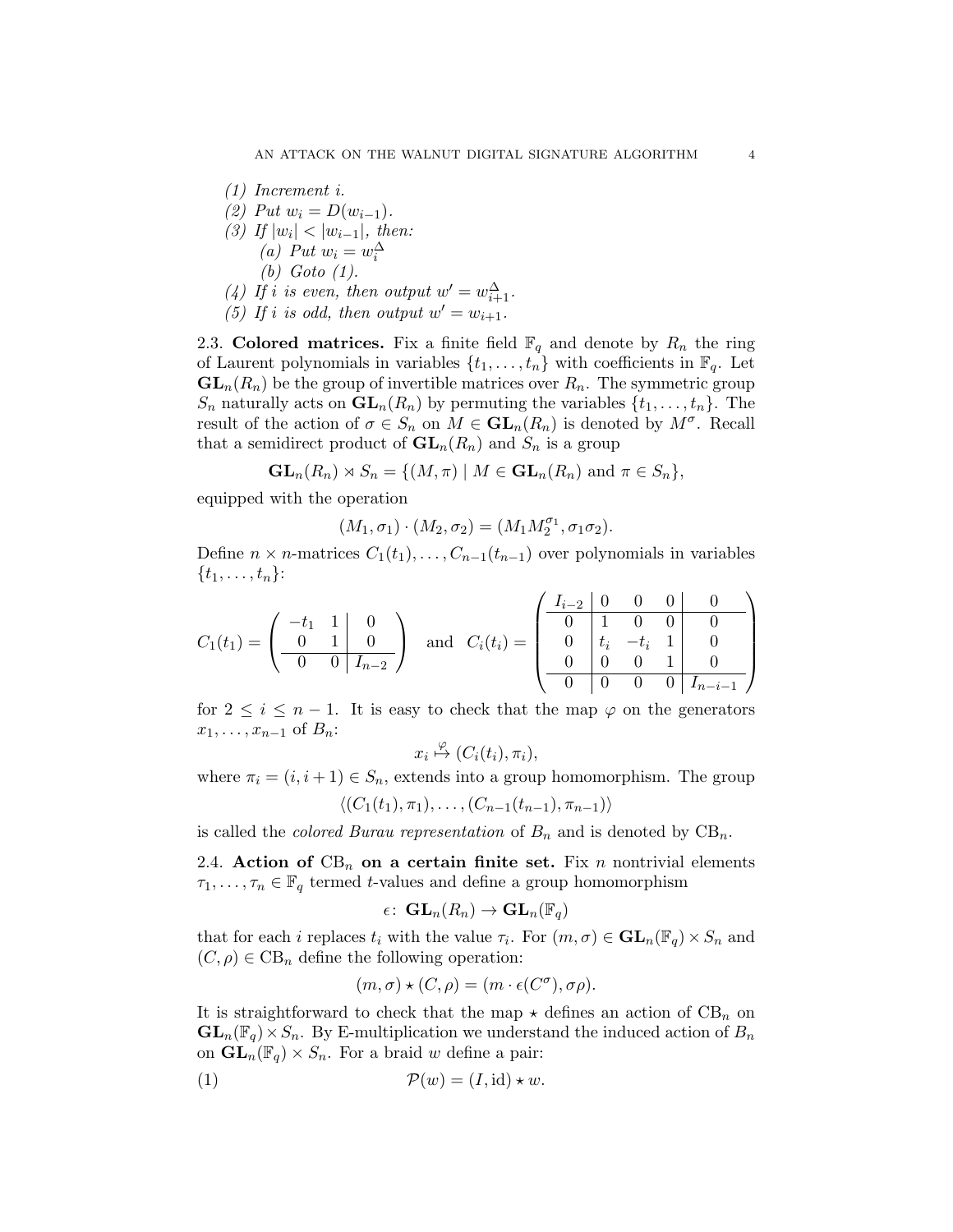For a pair  $(m, \sigma)$  define Matrix $((m, \sigma)) = m$ .

<span id="page-4-1"></span>2.5. Cloaking elements. Let G be a group acting on a set X and  $x \in X$ . The *stabilizer* of x is the set

$$
Stab(x) = \{ g \in G \mid x^g = x \}.
$$

It is easy to check that  $\text{Stab}(x)$  is a subgroup of G. In general, it is a difficult problem to describe  $\text{Stab}(x)$  for a given x. The protocol [\[4\]](#page-18-1) requires braids stabilizing some  $(m, \sigma) \in GL_n(\mathbb{F}_q) \times S_n$  through the right action of the braid group via E-multiplication. Such braids are called cloaking elements in  $[4,$  Definition 2.1. Observe that these elements depend on t-values that are used to define E-multiplication.

The following way of constructing cloaking elements was proposed in [\[4\]](#page-18-1). Fix  $(m, \sigma) \in GL_n(\mathbb{F}_q) \times S_n$  and assume that  $a, b, i \in \mathbb{N}$  and  $w \in B_n$  satisfy the following conditions:

$$
1 \le a < b \le n \text{ and } \tau_a = \tau_b = 1,
$$
\n
$$
\sigma_w(i) = \sigma^{-1}(a) \text{ and } \sigma_w(i+1) = \sigma^{-1}(b).
$$

<span id="page-4-0"></span>**Proposition 2.1** ([\[4,](#page-18-1) Proposition 2.2]).  $wx_i^{\pm 2}w^{-1} \in \text{Stab}((m, \sigma))$ .

*Proof.* Denote by  $(C_w, \sigma_w)$  the image of w in CB<sub>n</sub>. Step by step proof for  $wx_i^2w^{-1}$ :

- $(m, \sigma) \star w = (m \cdot \epsilon(C_w^{\sigma}), \sigma \sigma_w)$ , where  $\sigma \sigma_w(i) = a$  and  $\sigma \sigma_w(i+1) = b$ .
- $(m, \sigma) * wx_i = (m \cdot \epsilon(C_w^{\sigma}) \cdot \epsilon(C_i(t_i)^{\sigma \sigma_w}), \sigma \sigma_w \sigma_i),$  where  $C_i(t_i)^{\sigma \sigma_w} =$  $C_i(t_a)$  and, hence,  $\epsilon(C_i(t_i)^{\sigma \sigma_w}) = C_i(1)$ . Thus, we get  $(m \cdot \epsilon(C_w^{\sigma}) \cdot$  $C_i(1), \sigma \sigma_w \sigma_i$  and  $\sigma \sigma_w \sigma_i(i) = b$  and  $\sigma \sigma_w \sigma_i(i+1) = a$ .
- $(m \cdot \epsilon(C_w^{\sigma}) \cdot C_i(1), \sigma \sigma_w \sigma_i) \star x_i = (m \cdot \epsilon(C_w^{\sigma}) \cdot C_i(1) \cdot \epsilon(C_i(t_i)^{\sigma \sigma_w \sigma_i}, \sigma \sigma_w),$ where  $\epsilon(C_i(t_i)^{\sigma \sigma_w \sigma_i}) = \epsilon(C_i(t_b)) = C_i(1)$ . Since  $C_i(1) \cdot C_i(1) = I$ , the result is  $(m \cdot \epsilon(C_w^{\sigma}), \sigma \sigma_w)$ .
- Finally,  $(m \cdot \epsilon(C_w^{\sigma}), \sigma \sigma_w) \star w^{-1} = (m, \sigma) \star (w \cdot w^{-1}) = (m, \sigma).$   $\Box$

Observe that the property of a braid w to cloak  $(m, \sigma)$  depends on  $\sigma$  only. Hence, we can say that w cloaks  $\sigma$ .

<span id="page-4-2"></span>Remark 2.2. Geometrically, the condition in Proposition [2.1](#page-4-0) defines a braid that:

- twists strands to set strands  $\sigma^{-1}(a)$  and  $\sigma^{-1}(b)$  next to each other using  $w$ ,
- double twists strands  $\sigma^{-1}(a)$  and  $\sigma^{-1}(b)$  using  $x_i^2$ ,
- twists strands backwards using  $w^{-1}$ .

Schematically,  $wx_i^2w^{-1}$  has the structure as shown in Figure [1.](#page-5-2)

Official WalnutDSA specification [\[2\]](#page-18-10) contains a detailed description for generation of cloaking elements for a permutation  $\sigma$ :

- (1) Pick a random integer  $2 \leq i \leq n-1$ .
- (2) Compute a random permutation  $\sigma_w$  such that  $\sigma_w(i) = \sigma^{-1}(a)$  and  $\sigma_w(i + 1) = \sigma^{-1}(b).$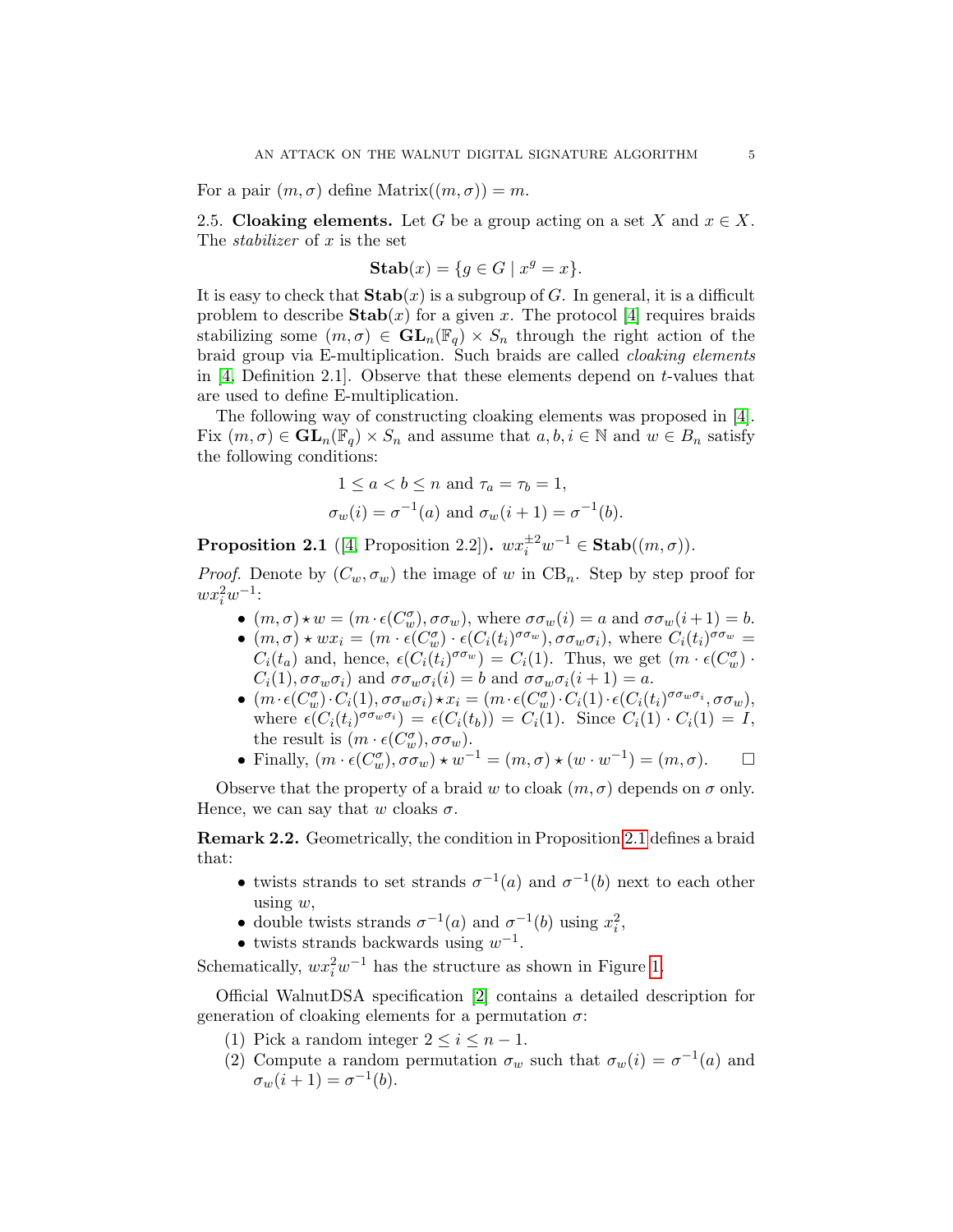

<span id="page-5-2"></span>FIGURE 1. Cloaking element.

- (3) Generate a random braid w with permutation  $\sigma_w$ .
- (4) Extend w with L pure braids.
- (5) Compute the cloaking element  $v = wx_i^{\pm 2}w^{-1}$ .

Generation of a random braid word w with a given permutation  $\sigma_w$  is also described in [\[2\]](#page-18-10) and consists of decomposing  $\sigma_w$  into the product of transpositions

$$
\sigma_w = (i_1, i_1+1) \cdot \ldots \cdot (i_k, i_k+1),
$$

where  $i_j \in \{1, \ldots, n-1\}$ , and taking  $w = x_{i_1}^{\varepsilon_1}$  $\frac{\varepsilon_1}{i_1} \dots x_{i_k}^{\varepsilon_k}$  $\epsilon_k^{\varepsilon_k}$ , where  $\varepsilon_j = \pm 1$ . To meet security requirements, it is suggested to augment the resulting braid word w with L random pure braid generators. Recall that pure braid subgroup of  $B_n$  is generated by  $\frac{n(n-1)}{2}$  generators

$$
(2) \t g_{i,j} = x_{j-1}x_{j-2}\ldots x_{i+1}x_i^2x_{i+1}^{-1}\ldots x_{j-2}^{-1}x_{j-1}^{-1}, \t 1 \le i < j \le n.
$$

Another way to generate cloaking elements was recently suggested by SecureRF in [\[1\]](#page-17-0). Fix  $(m, \sigma) \in GL_n(\mathbb{F}_q) \times S_n$  and assume that  $a, b, i \in \mathbb{N}$  and  $w \in B_n$  satisfy:

$$
1 \le a < b \le n \text{ and } \tau_b = -\tau_a^{-1}
$$
\n
$$
\sigma_w(i) = \sigma^{-1}(a) \text{ and } \sigma_w(i+1) = \sigma^{-1}(b).
$$

<span id="page-5-0"></span>**Proposition 2.3.**  $wx_i^{\pm 4}w^{-1} \in \text{Stab}((m, \sigma)).$ 

*Proof.* It follows from the identity  $[C_i(\tau_a)C_i(-\tau_a^{-1})]^2 = I$ .

Geometrically, the braid defined in Proposition [2.3](#page-5-0) is very similar to the braid defined in Proposition [2.1,](#page-4-0) but uses four copies of  $x_i$  in the middle instead of two.

### <span id="page-5-1"></span>3. Fast checks for identity and conjugacy problems in braids

Recall that a braid word  $w(x_1, \ldots, x_{n-1})$  is called an *identity* of  $B_n$  if it represents the trivial braid. An algorithmic problem to determine if  $w$  is an identity, or not, is called the *identity problem* for  $B_n$ . Also, recall that braid words u and v are said to be *conjugate* in  $B_n$  if

$$
v =_{B_n} x^{-1} u x,
$$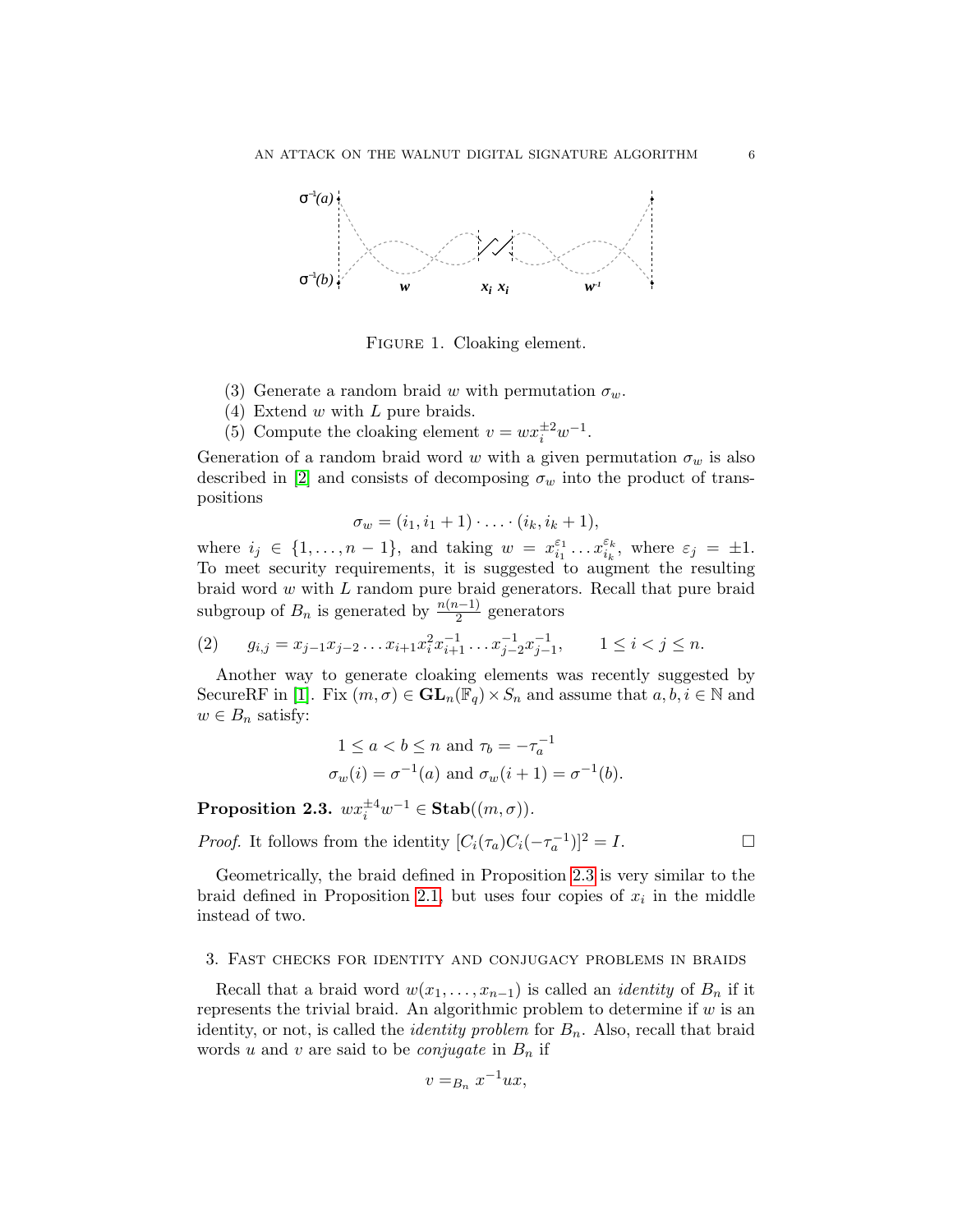for some braid word  $x$ . An algorithmic problem to determine if  $u$  and  $v$  are conjugate, or not, is called the *conjugacy problem* for  $B_n$ . Both problems are well studied for braids. The identity problem is known to have quadratic time complexity, and it is an open problem if the conjugacy problem can be solved by a polynomial time algorithm (exponential time solution is known).

In practice, the fastest way to solve the identity problem is to use the Dehornoy handle free form, which is conjectured to have linear time complexity, but even that requires some significant time to halt on braids of length 2000 and longer. To speed up computations, we designed the following heuristic that works very fast for nontrivial  $w$ .

- Fix a sufficiently large prime modulus  $p(199)$  in our experiments) and nontrivial *t*-values  $\tau_1, \ldots, \tau_n \in \mathbb{F}_p$ .
- If  $(I, id) \star w \neq (I, id)$ , then return No. Otherwise return DoNot-Know.

Recall that abelianizations of conjugate elements are the same. Hence, a fast and easy way to check if u and v are not conjugate in  $B_n$  is to check their abelianizations, and report No if they are not the same. This is a very useful approach for practical computations, but it had limited success in our experiments. We designed the following heuristic to check if u and v are not conjugate.

- Fix a sufficiently large prime modulus  $p(199)$  in our experiments) and equal t-values  $\tau_1 = \ldots = \tau_n \in \mathbb{F}_p \setminus \{0, 1\}.$
- Compute characteristic polynomials for

 $\text{Matrix}((I, id) \star u)$  and  $\text{Matrix}((I, id) \star v)$ 

and return No if they are not the same. Otherwise return DoNot-Know.

Observe that the choice of all equal t-values gives a homomorphism from  $B_n$ into  $\mathbf{GL}(n, \mathbb{F}_p)$ . Hence, the images of conjugate braids must be conjugate in  $GL(n, \mathbb{F}_p)$ . Hence, their characteristic polynomials must be the same.

### 4. Message encoding

<span id="page-6-0"></span>In order to sign a message  $m \in \{0,1\}^*$ , one needs to convert it into a braid word. In this section, we describe an encoding method proposed in [\[4,](#page-18-1) Section 7]. Let  $H: \{0,1\}^* \to \{0,1\}^{4k}$  be a cryptographic hash function for some positive integer  $k$ . The method below defines an encoding function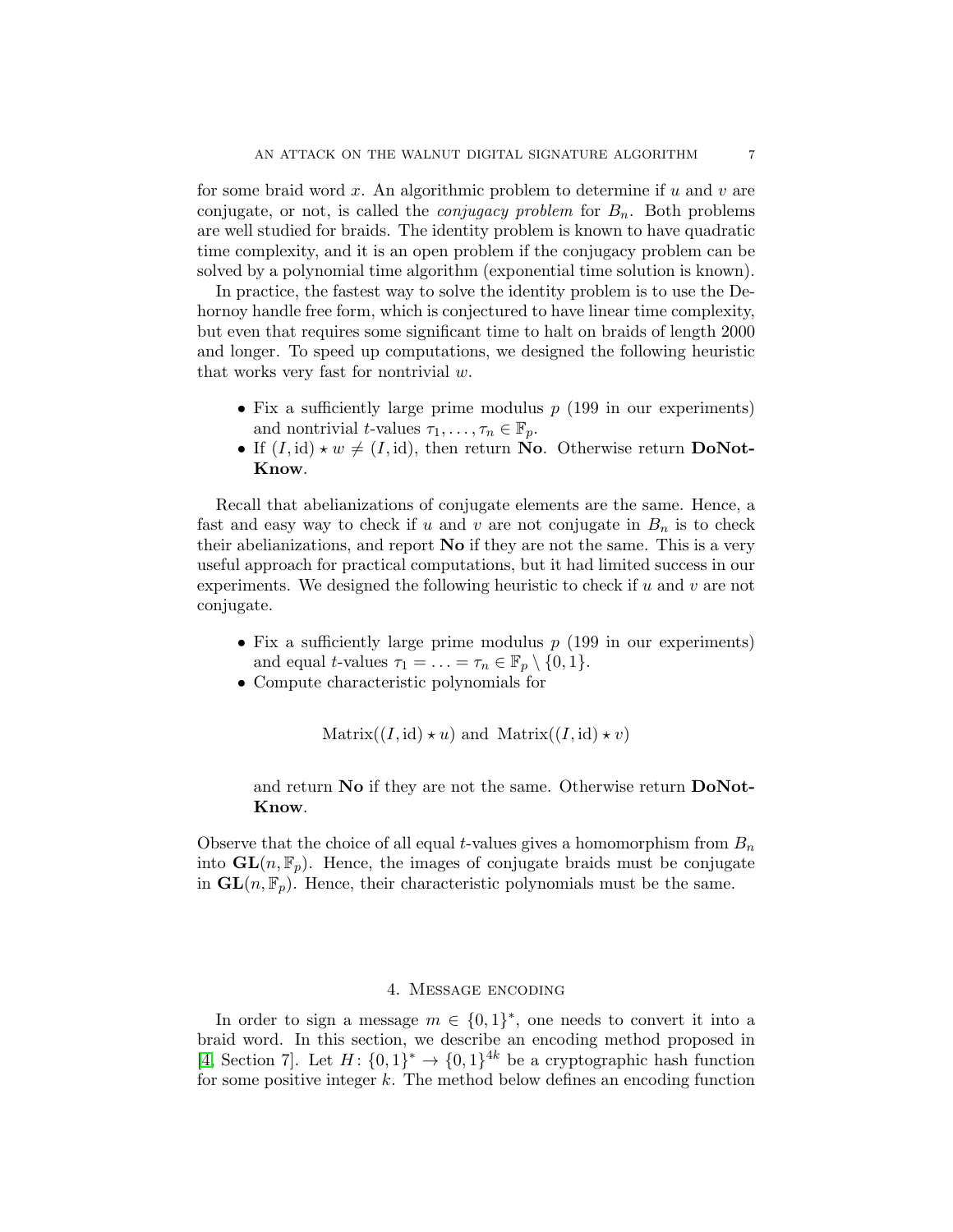$E: \{0,1\}^{4k} \to B_n$ . Consider a collection of braids:

$$
g_{n-1,n} = x_{n-1}^2,
$$
  
\n
$$
g_{n-2,n} = x_{n-1}x_{n-2}^2 x_{n-1}^{-1},
$$
  
\n
$$
g_{n-3,n} = x_{n-1}x_{n-2}x_{n-3}^2 x_{n-2}^{-1} x_{n-1}^{-1},
$$
  
\n
$$
\vdots
$$
  
\n
$$
g_{1,n} = x_{n-1}x_{n-2} \dots x_2 x_1^2 x_2^{-1} \dots x_{n-2}^{-1} x_{n-1}^{-1}
$$

It is a well-known fact that the elements  $g_{n-1,n},\ldots,g_{1,n}$  form a basis of a free subgroup of  $B_n$ . Fix four elements of that form:

<span id="page-7-0"></span> $g_{k_1,n}, g_{k_2,n}, g_{k_3,n}, g_{k_4,n}.$ 

This choice defines a function from 4-bit blocks to braids:

$$
(3) \t\t b_3b_2b_1b_0 \mapsto g_{k_\mu,n}^\nu,
$$

where  $\mu = 2b_1 + b_0 + 1$  and  $\nu = 2b_3 + b_2 + 1$ . Further, we can assign a braid  $E(H(m))$  to any bit-sequence  $H(m)$  by cutting  $H(m)$  into a sequence of 4-bit blocks and taking the concatenation of the corresponding braid words. Below we mention some features of the encoding  $E$  that, in our opinion, make the encryption algorithm weaker.

**Remark 4.1.** It was noticed in [\[1\]](#page-17-0) that encoding  $E$  defined above is not injective, for example, we have  $E(00000100) = (g_{k_1,n})^3 = E(01000000)$ . This is definitely a drawback of  $E$ . However,  $E$  can be easily fixed to guarantee an injective map of bit sequences into braids, and a few ways of achieving it were suggested in  $[1]$ . We note that a choice of E is not relevant for success of our attack and we work with the original  $E$  as it is defined in [\(3\)](#page-7-0).

**Remark 4.2.** Each letter in  $g_{i,n}$  crosses the *n*th strand with other strands and the whole  $E(H(m))$  is a pure braid obtained by taking strands  $1, \ldots, n-$ 1 and pulling the nth strand through them (without moving strands  $1, \ldots, n-$ 1), see Figure [2.](#page-7-1) This situation (pulling a single strand through others) can



<span id="page-7-1"></span>FIGURE 2. The element  $g_{1,5}g_{3,5}^{-1}g_{4,5}$ .

be easily recognized algorithmically. We believe this observation can lead to a successful attack that tries to find and isolate  $E(H(m))$  inside a signature for m.

.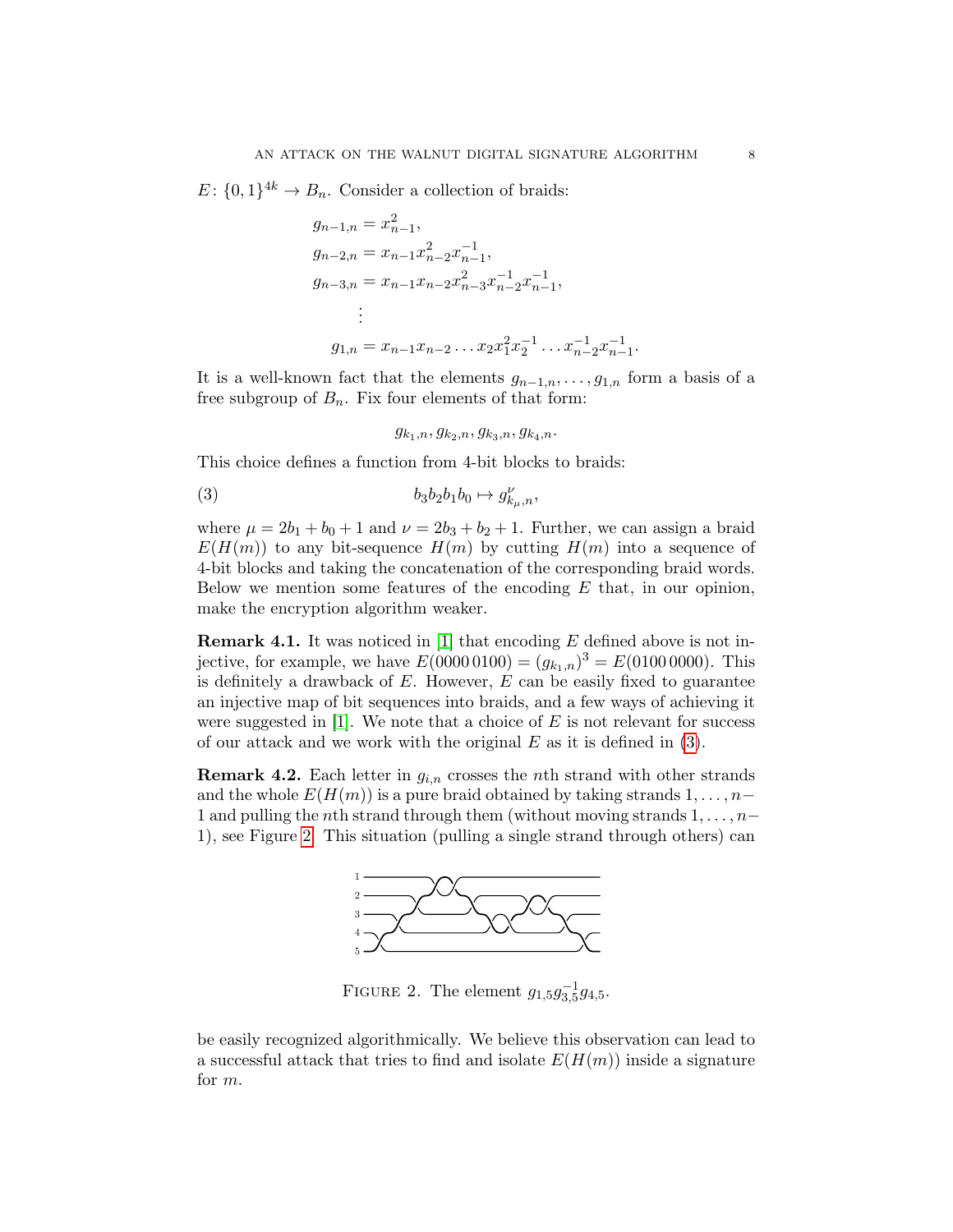<span id="page-8-1"></span>**Remark 4.3.** For any choice of  $k_1, \ldots, k_4$  there exists a conjugator c such that  $\langle g_{k_1,n}, g_{k_2,n}, g_{k_3,n}, g_{k_4,n} \rangle^c$  is a subgroup of  $\langle x_1, x_2, x_3, x_4 \rangle$ . We believe that this property contributes to the efficacy of our attack. We enumerate conjugates of some tuples of braids in our attack. In all our experiments, our procedure was able to reduce the rank of the underlying braid group to 5 using an appropriate sequence of conjugations, see Section [8.2.1.](#page-14-0) This observation also explains the reason why the authors of [\[5\]](#page-18-3) in Section 4.1 obtain dimension 13 in practical experiments.

## 5. THE PROTOCOL

<span id="page-8-0"></span>WalnutDSA allows a signer (Alice) with a fixed private-/public-key pair to create a digital signature associated with a given message that can be validated by anyone who knows the Alice's public-key and the verification protocol. We now describe the algorithms for private-/public-key generation.

Fix initial public information available to each interested party:

- The rank n of the braid group  $B_n$   $(n \geq 8)$ .
- A rewriting algorithm  $\mathcal{R}: B_n \to B_n$ , called an *obfuscation procedure*, that transforms a braid word w into an equivalent braid word  $\mathcal{R}(w)$ and, in some sense, hides information in  $w$ .
- A finite field  $\mathbb{F}_q$   $(q \geq 32)$ .
- Two integers  $1 \leq a < b \leq n$ .
- Non-zero values  $\tau_1, \ldots, \tau_n \in \mathbb{F}_q$  such that  $\tau_a = \tau_b = 1$  or  $\tau_b = -\tau_a^{-1}$ depending on a choice of a cloaking element type.

By a protocol instance we mean a set of values for all the parameters above. Alice's private key:

• A pair of braid words  $(w, w')$  representing elements in  $B_n$ .

Alice's public key:

• A pair  $(\mathcal{P}(w), \mathcal{P}(w'))$ , see [\(1\)](#page-3-0) for the definition of  $\mathcal{P}$ .

To sign a message  $m$ , Alice does the following:

- computes  $E(H(m))$ ;
- picks v that cloaks  $(I, id)$ ,  $v_1$  that cloaks  $\mathcal{P}(w)$ , and  $v_2$  that cloaks  $\mathcal{P}(w')$ ;
- computes  $S = \mathcal{R}(v_1 \cdot w^{-1} \cdot v \cdot E(H(m)) \cdot w' \cdot v_2);$
- finally, the signature for m is the pair  $(H(m), S)$ .

To validate the signature, one checks the equality:

 $\text{Matrix}(\mathcal{P}(w) * S) = \text{Matrix}(\mathcal{P}(E(H(m)))) \cdot \text{Matrix}(\mathcal{P}(w')).$ 

It is easy to check that a valid signature passes this test.

We note that the official WalnutDSA specification [\[2\]](#page-18-10) appeared later than paper [\[4\]](#page-18-1), and the following changes to the protocol were made:

- (1) the public key is of the form  $(\mathcal{P}(w), \text{Matrix}(\mathcal{P}(w'))$ .
- (2)  $a = 1$  and  $b = 2$  (with  $\tau_1 = \tau_2 = 1$ ).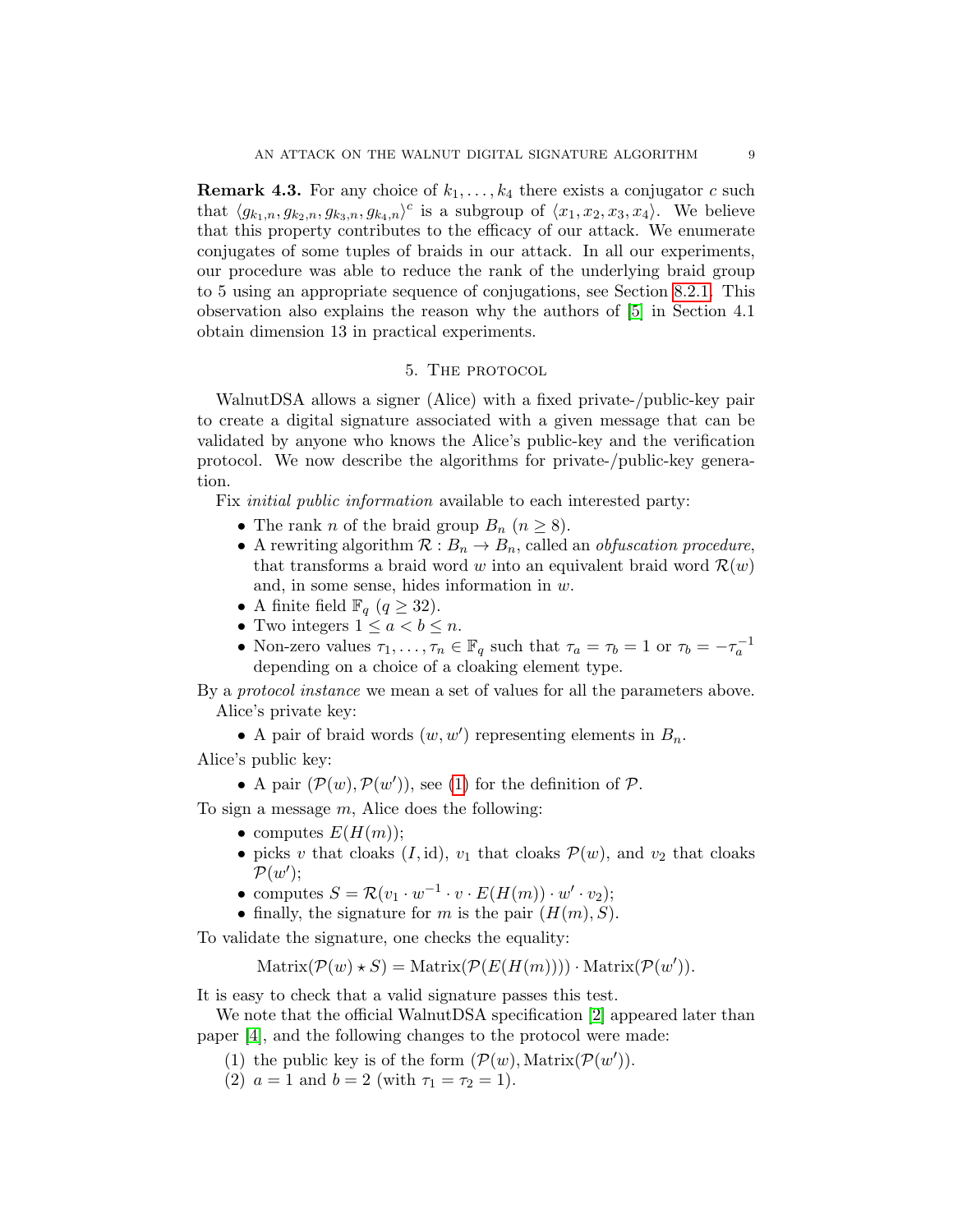### 6. Key generation and parameter values

<span id="page-9-0"></span>For 128-bit security level, the official specification [\[2\]](#page-18-10) suggests the following parameters:

- $\bullet$   $n = 8$ .
- $q = 32$ .
- $L = 15$  (see Section [2.5\)](#page-4-1).
- $l = 132$  (the minimal length of braids in private keys).
- $H$  is SHA2-256 hash function.

For 256-bit security level suggested parameters are:

- $\bullet$   $n = 8$ .
- $q = 256$ .
- $L = 30$ .
- $l = 287$ .
- $H$  is SHA2-512 hash function.

Recently the following changes to the original parameters were proposed in [\[1\]](#page-17-0) to counter [\[5\]](#page-18-3):

- (1)  $n = 11$  instead of  $n = 8$ ;
- (2)  $q = 2^{31} 1$  and  $q = 2^{61} 1$  for 128-bit and 256-bit security levels respectively;
- (3)  $\tau_b = -\tau_a^{-1}$  and cloaking elements of the form  $wx_i^{\pm 4}w^{-1}$ , as defined in Proposition [2.3.](#page-5-0)

6.1. Tested parameter values. We tested originally proposed sets of parameters for 128-bit and 256-bit security levels and also 256-bit parameters with  $n = 11$ . For each set of parameters we tried 2 cases, one using cloaking elements of Proposition [2.1](#page-4-0) and another using cloaking elements of Proposition [2.3.](#page-5-0) Note that:

- We did not test values  $q = 2^{31} 1$  or  $q = 2^{61} 1$  since the size of the base field is not relevant for the success of our attack as our algorithm works with braids only.
- In our experiments we did not work with actual hash values of messages  $H(m)$ . Instead, we generated random bit sequences of length 256 or 512.
- We used Garside normal forms [\[9\]](#page-18-11) to obfuscate signatures instead of Birman-Ko-Lee forms [\[6\]](#page-18-12) since they are the most tested normal forms in CRAG [\[7\]](#page-18-0). This technical preference does not give us any particular advantage.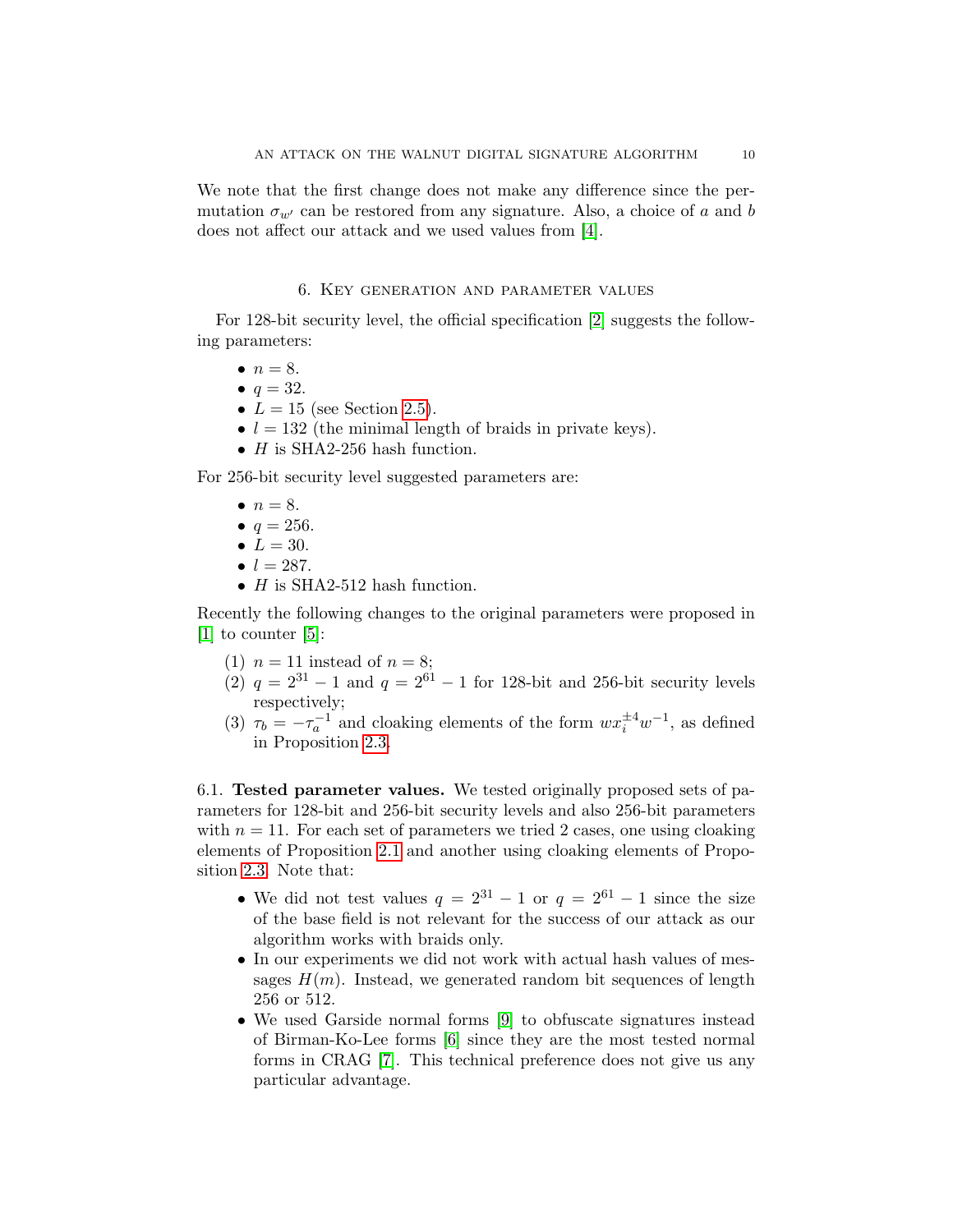### 7. Short survey of existing attacks

<span id="page-10-0"></span>In this section, we give short explanations of the attacks presented in [\[10\]](#page-18-2) and [\[5\]](#page-18-3) to show that we use a completely different approach.

7.1. Factorization attacks. Recall the definition of existential unforgeability under chosen message attacks. An adversary can ask for polynomially many signatures of messages of its choice to a signing oracle. The attack is considered successful if the attacker is able to produce a valid pair (message, signature) for a message different from those queried to the oracle. In [\[10\]](#page-18-2) it is shown that the earlier version of WalnutDSA, where the two secret braids  $w$  and  $w'$  are equal, is not resistant to this kind of attack. The method is modified in [\[5\]](#page-18-3) to break the current version of WalnutDSA. It exploits the following property.

**Theorem 7.1** ([\[5\]](#page-18-3)). Suppose  $m, m_1, m_2$  are messages. Let  $h, h_1, h_2$  be the matrix parts of  $\mathcal{P}(E(H(m)))$ ,  $\mathcal{P}(E(H(m_1))), \mathcal{P}(E(H(m_2)))$  respectively. Let  $w_1, w_2, w_3 \in B_n$  be braids. Then

- (1) If  $m = m^{-1}$  and  $S_1$  is a valid signature for  $m_1$  under the public key  $(\mathcal{P}(w_1), \mathcal{P}(w_2))$ , then  $S_1^{-1}$  is a valid signature for m under the public key  $(\mathcal{P}(w_2), \mathcal{P}(w_1))$ .
- (2) If  $m = m_1 \cdot m_2$  and  $S_1$ ,  $S_2$  are valid signatures for  $m_1$  and  $m_2$  under the public keys  $(\mathcal{P}(w_1), \mathcal{P}(w_2))$  and  $(\mathcal{P}(w_2), P(w_3))$  respectively, then  $S_1 \cdot S_2$  is a valid signature for m under the public key  $(\mathcal{P}(w_1), \mathcal{P}(w_3))$ .

Let O be an oracle that solves the factorization problem in the group  $A_n$ of invertible matrices of the form

$$
\left\{ \left( \begin{array}{cc} X & Y \\ 0 & 1 \end{array} \right) \mid X \in \mathbf{GL}_{n-1}(\mathbb{F}_q), Y \in \mathbb{F}_q^{n-1} \right\}.
$$

It is possible to break WalnutDSA using  $O$  as follows. Suppose we want to forge a signature for a message m under the public key  $(\mathcal{P}(w), \mathcal{P}(w'))$ . We start by collecting a number of pairs  $(m_1, S_1), \ldots, (m_k, S_k)$  that are valid under the same public key. Now it suffices to find a factorization  $h = h_{i_1} \cdot h_{i_2}^{-1} \cdot h_{i_3} \cdots h_{i_{m-1}}^{-1} \cdot h_{i_m}$ , where h is the matrix part of  $\mathcal{P}(E(H(m))),$ and  $h_i$  are the matrix parts of  $\mathcal{P}(E(H(m_i)))$ . To find such a factorization, one constructs the list of generators  $\{h_i \cdot h_j^{-1} \mid i \neq j; 1 \leq i, j \leq k\}$  and calls the oracle O to obtain a factorization for  $h \cdot h_1^{-1}$  with factors in this list. Appending the factor  $h_1$  to the result, we get a factorization of h of the desired form. This reduces breaking WalnutDSA to the factorization problem in  $A_n$ .

[\[10\]](#page-18-2) proposes an algorithm to solve the factorization problem. The algorithm has a time complexity  $O(q^{\frac{n-1}{2}})$ ; and for the 128-bit security parameters it finds a factorization in minutes. However, the constructed factorizations contain roughly  $2^{25}$  factors. Therefore, the factorization attacks can be blocked by imposing a length limit on valid signatures.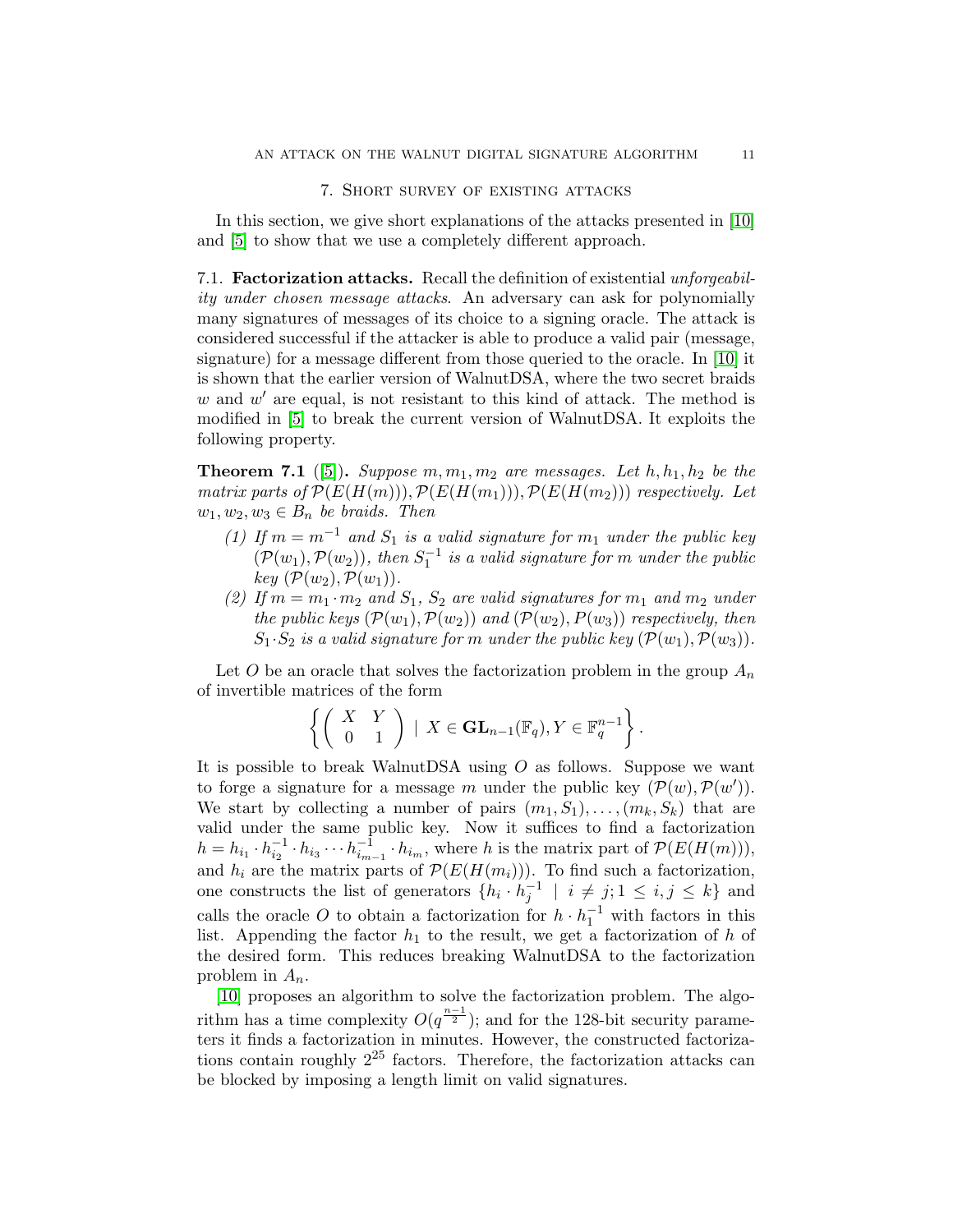7.2. A collision search attack. The second attack in [\[5\]](#page-18-3) constructs a pair of messages with the same signature. Recall that a signature  $S$  is validated using the equality

Matrix
$$
(\mathcal{P}(w) * S)
$$
 = Matrix $(\mathcal{P}(E(H(m)))) \cdot Matrix(\mathcal{P}(w'))$ .

Therefore, if  $m_1$  and  $m_2$  satisfy  $\mathcal{P}(E(H(m_1))) = \mathcal{P}(E(H(m_2)))$ , then a signature S is valid for  $m_1$  if and only if it is valid for  $m_2$ . A generic collision search requires roughly  $\lvert \mathcal{P}(E(H(\{0,1\}^*))) \rvert^{1/2}$  evaluations of the composition function  $\mathcal{P} \circ E \circ H$ . [\[5\]](#page-18-3) shows that this value is at most  $q^{6.5}$  for the originally proposed parameter values. Therefore, finding a collision cannot take much more than  $2^{32.5}$  evaluations of  $\mathcal{P} \circ E \circ H$  for 128-bit security parameters and  $2^{52}$  evaluations of  $\mathcal{P} \circ E \circ H$  for 256-bit security parameters.

The authors of [\[5\]](#page-18-3) implemented the generic collision finding algorithm of van Oorschot and Wiener and used it to find collisions for the function  $g \circ \mathcal{P} \circ E \circ H$ , where g is a function that takes the output of  $\mathcal{P}$  and converts it to some plausible message  $m$ . It takes one hour on a standard desktop PC to find a pair of colliding messages.

7.3. Reversing E-multiplication. A fundamental problem underlying WalnutDSA is the "reversing E-multiplication" problem. Given a pair  $(m, \sigma)$ such that  $(m, \sigma) = (I, id) \star w$  for some braid  $w \in B_n$ , we need to find a braid  $w' \in B_n$  such that  $(I, id) \star w' = (m, \sigma)$ . The third attack proposed in [\[5\]](#page-18-3) solves the REM problem for the proposed parameter values. The method exploits the fact that E-multiplication, when restricted to pure braids, is a group homomorphism and that this homomorphism maps the chain of subgroups  $P_2 \subset P_3 \subset \cdots \subset P_n$  to a nice chain of subgroups of  $\mathbf{GL}_n(\mathbb{F}_q)$ . The attack directly constructs equivalent secret keys in under one second for 128-bit security parameters and in less than a minute for 256-bit security parameters.

All the attacks exploit various algebraic properties of the E-multiplication fundamental for WalnutDSA. In order to avoid these attacks, the parameters of WalnutDSA should be increased significantly.

#### 8. The attack

<span id="page-11-0"></span>We start out with a general outline of our attack. Details are presented in the following subsections. Initially, given an instance of the protocol, the attack collects a number of messages  $m_i$  signed by Alice with her private key  $(w, w')$ , i.e., pairs  $(m_i, S_A(m_i))$ , where:

$$
S_A(m_i) = v_1^{(i)} \cdot w^{-1} \cdot v^{(i)} \cdot E(H(m_i)) \cdot w' \cdot v_2^{(i)},
$$

for  $i = 1, \ldots, k$ . Then it removes cloaking elements from the signatures  $S_A(m_i)$  and produces products  $P_i = w^{-1} \cdot E(H(m_i)) \cdot w'$  for each i. Note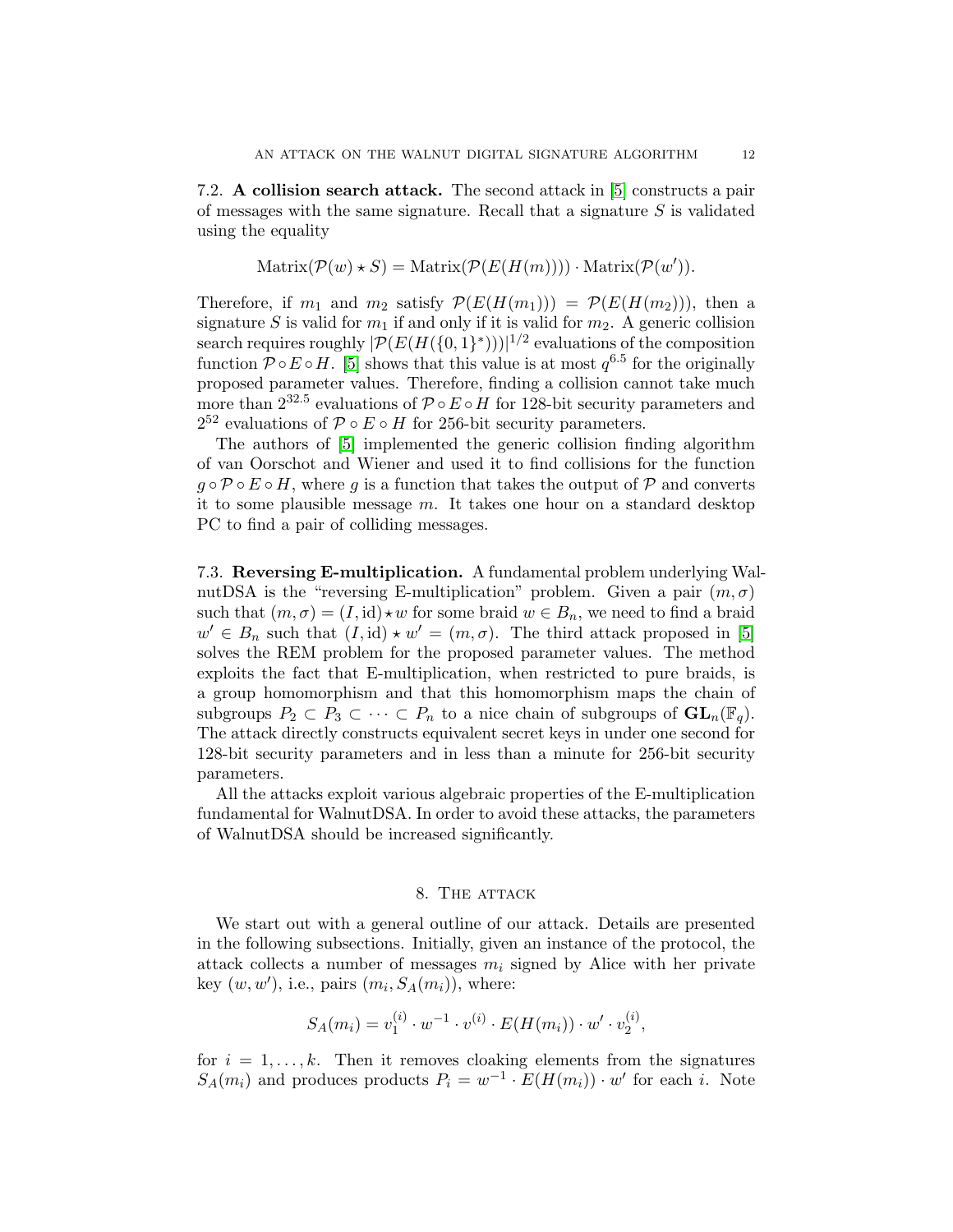that the following equalities hold:

<span id="page-12-0"></span>(4) 
$$
\begin{cases} P_1 P_2^{-1} = w^{-1} E(H(m_1)) E(H(m_2))^{-1} w, \\ \dots \\ P_{k-1} P_k^{-1} = w^{-1} E(H(m_{k-1})) E(H(m_k))^{-1} w, \end{cases}
$$

with known elements  $P_{i-1}P_i^{-1}$  and  $E(H(m_{i-1}))E(H(m_i))^{-1}$  and the secret element  $w$ . Hence, on the next stage, we solve the system of conjugacy equations [\(4\)](#page-12-0). Denote the obtained solution by x and compute  $x'$ :

,

$$
(5) \t x' = E(H(m_i))^{-1}xP_i
$$

using some  $i = 1, \ldots, k$ . We say that the attack is *successful* if the pair  $(x, x')$  is a valid substitute for the pair  $(w, w')$ . That property is checked by generating 10 random messages, signing them without cloaking elements using  $(x, x')$  as a private key, and validating the produced signatures.

We would like to point out that in our experiments we never obtained the original private key  $(w, w')$  and this is not an issue. Denote the centralizer

$$
C = C(E(H(m_1))E(H(m_2))^{-1}, \ldots, E(H(m_{k-1}))E(H(m_k))^{-1}).
$$

Clearly, any solution x of [\(4\)](#page-12-0) is of the form  $x = hw$ , where h belongs to the centralizer C, and  $x' = E(H(m_i))^{-1} h w P_i$ . Signing a random message m without cloaking elements and with  $(x, x')$  as a private key, we get

$$
S_A(m) = x^{-1} E(H(m))x'
$$
  
=  $w^{-1}h^{-1} E(H(m)) E(H(m_i))^{-1} h w P_i$   
=  $w^{-1}h^{-1} E(H(m)) E(H(m_i))^{-1} h E(H(m_i))w'.$ 

If h centralizes  $E(H(m))E(H(m_i))^{-1}$ , then

$$
S_A(m) = w^{-1}h^{-1}E(H(m))E(H(m_i))^{-1}hE(H(m_i))w'
$$
  
=  $w^{-1}E(H(m))E(H(m_i))^{-1}E(H(m_i))w'$   
=  $w^{-1}E(H(m))w'$ ,

so the signature of m obtained using  $(x, x')$  coincides as a braid word with the signature obtained using  $(w, w')$ . We note that this was the case in all our experiments; and all our forged signatures were equivalent as braids to the original signatures generated without cloaking elements.

In the rest of the section, we provide detailed description of the main steps in the attack.

<span id="page-12-1"></span>8.1. Uncloaking signatures. Here we describe a heuristic procedure that removes cloaking elements from a given signature

$$
S = \mathcal{R}(v_1 w^{-1} v E(H(m)) w' v_2)
$$

and computes the product  $w^{-1}E(H(m))w'$ . Our algorithm uses the following rather informally stated observations:

• As mentioned in Remark [2.2,](#page-4-2) the letters  $x_i$  in the word  $wx_i^{\pm 2}w^{-1}$ from Proposition [2.1](#page-4-0) twist two particular strands  $\sigma^{-1}(a)$  and  $\sigma^{-1}(b)$ .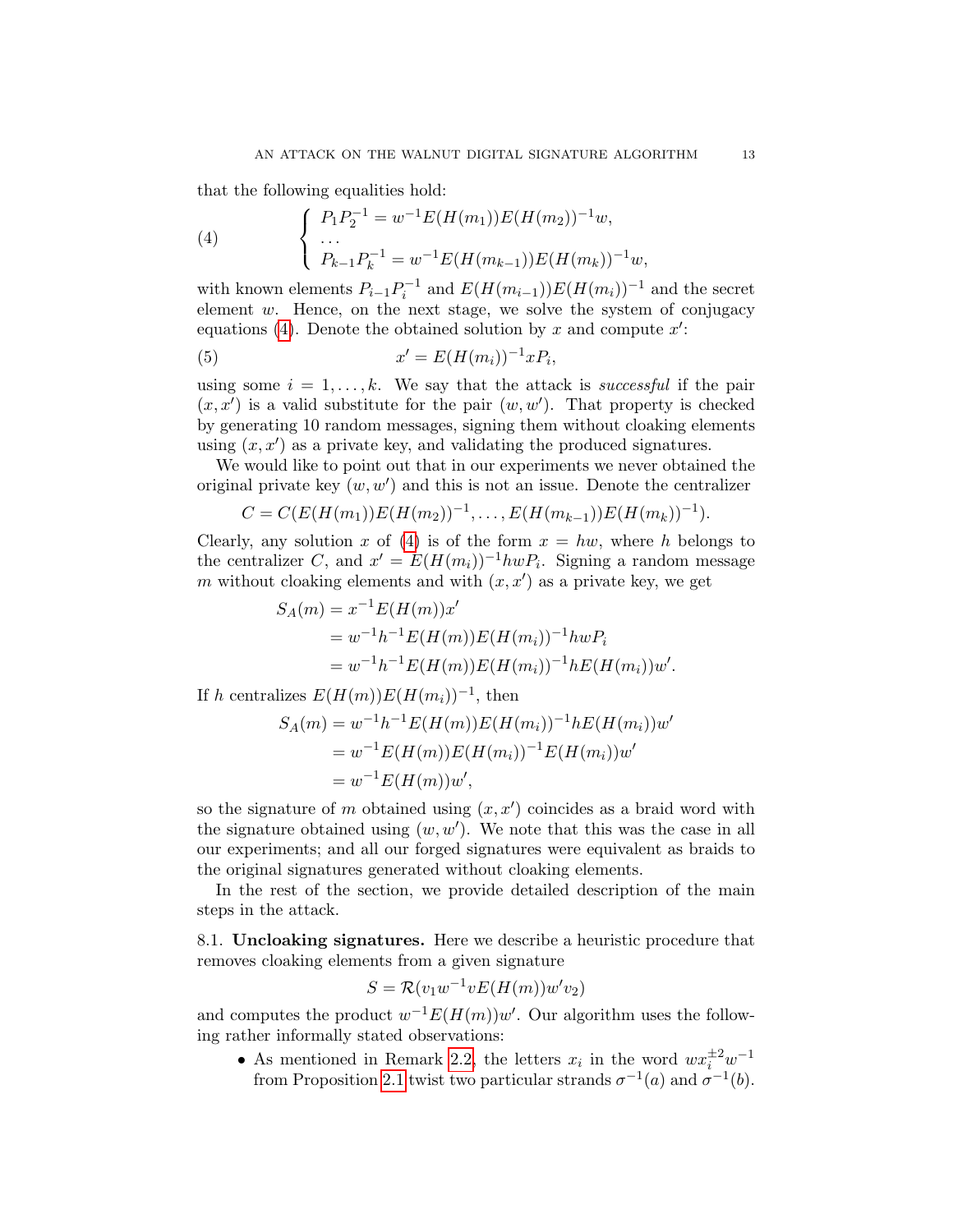- Replacement  $wx_i^{\varepsilon} x_i^{\varepsilon} w^{-1} \to wx_i^{-\varepsilon} x_i^{\varepsilon} w^{-1}$ , where  $\varepsilon = \pm 1$ , produces the trivial braid.
- Replacement of a single letter  $x_i^{\pm 1}$  that twists strands  $\sigma^{-1}(a)$  and  $\sigma^{-1}(b)$  with  $x_i^{\mp 1}$  in a braid word corresponds to multiplication of the word by a cloaking element.
- Multiplying a braid word with cloaking elements on the left or on the right increases the length of the braid.
- Even though obfuscation of a cloaked braid word changes the way the word looks, it preserves the isotopy type of the braid and the result of obfuscation typically twists strands  $\sigma^{-1}(a)$  and  $\sigma^{-1}(b)$  at the crossing corresponding to the middle of  $wx_i^{\pm 2}w^{-1}$ . See Remark [9.1.](#page-16-0)
- By tracing strands in a given braid, we can algorithmically find all letters that twist strands  $\sigma^{-1}(a)$  and  $\sigma^{-1}(b)$ . We call those letters critical letters.

The uncloaking algorithm **operates on pairs of signatures**  $S_1, S_2$  as follows:

(1) Trace the strands and find all critical letters in the signature  $S_1$ . For each critical letter, flip its power and braid-minimize the result:

$$
S_1 = \dots x_i^{\pm 1} \dots \to \dots x_i^{\mp 1} \dots
$$

That produces a list of braid words  $S_1^{(1)}$  $S_1^{(1)}, \ldots, S_1^{(k)}$ . Perform the same with  $S_2$  and obtain a list of braid words  $S_2^{(1)}$  $S_2^{(1)}, \ldots, S_2^{(l)}$ . Then consider all products of the type:

(6) 
$$
S_1^{(i)} \cdot (S_2^{(j)})^{-1}
$$
, where  $1 \le i \le k, 1 \le j \le l$ .

<span id="page-13-0"></span>Braid-minimize the length and find a pair  $S_1^{(i)}$  $S_1^{(i)}, S_2^{(j)}$  that gives a product of minimal length.

Most of the time these manipulations produce a pair of signatures with cloaking elements  $v_2$  removed, because a proper removal of  $v_2$ (that comes from flipping the power of a critical letter) in  $S_1$  and in  $S_2$  results in full cancellation of w' in the product [\(6\)](#page-13-0).

- (2) We remove cloaking elements  $v_1$  from  $S_1$  and  $S_2$  in a similar fashion. We find all critical letters, flip powers, consider all products of the type  $\left(S_1^{(i)}\right)$  $\binom{(i)}{1}^{-1} \cdot S_2^{(j)}$  $2^{(1)}$ , and choose the pair that gives the minimal length of the product (under assumption that a big cancellation in that product is a result of a proper removal of cloaking elements  $v_1$ ).
- (3) We remove the middle cloaking element from each signature  $S_1$  and  $S_2$  separately. As above, we find all critical letters in the signature, flip powers, minimize the result, and choose a word of minimal length.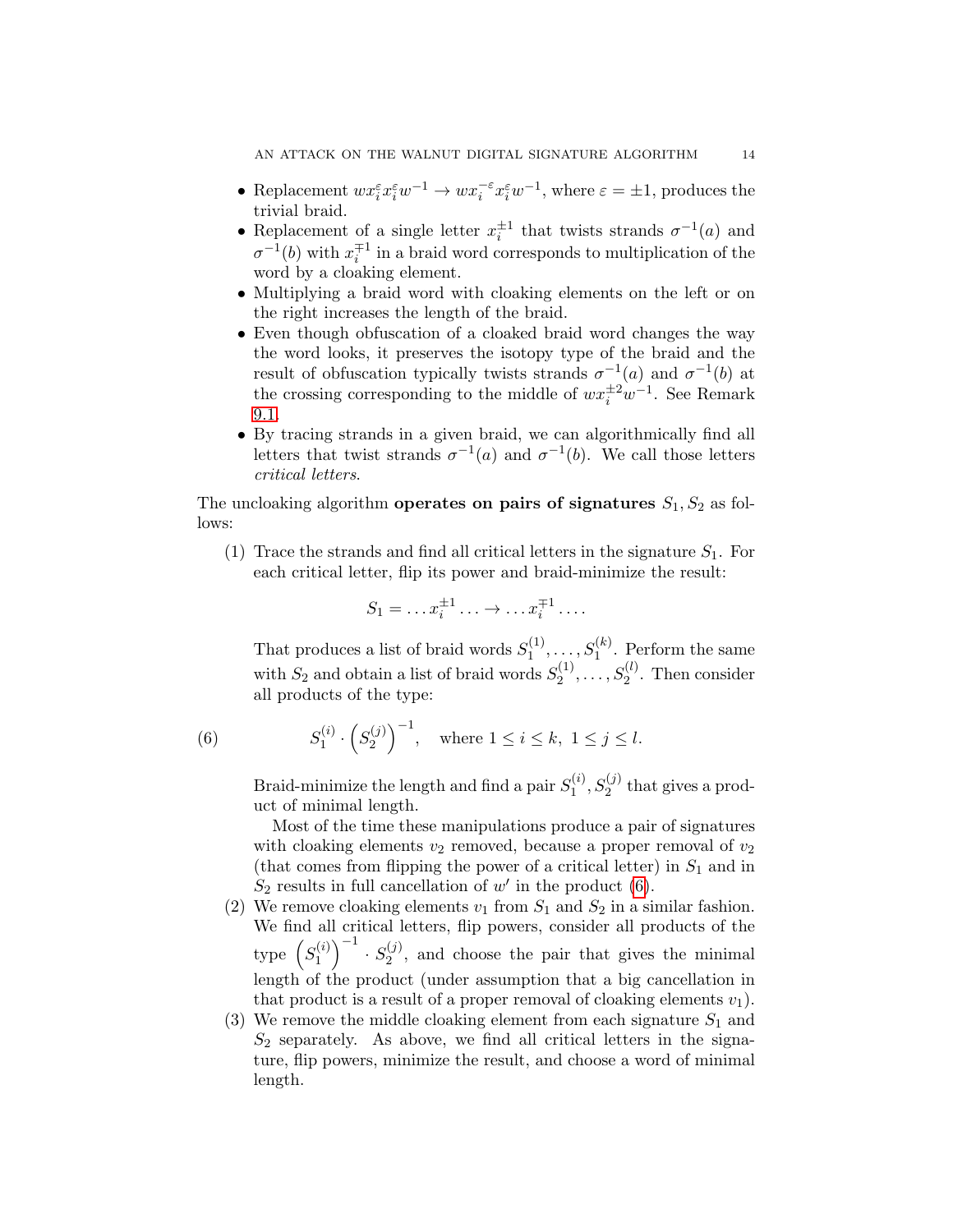The procedure outlined above works specifically for cloaking elements described in Proposition [2.1.](#page-4-0) To remove cloaking elements given in Proposition [2.3,](#page-5-0) we flip the powers of critical letters as follows:  $x_i^{\pm 1} \rightarrow x_i^{\mp 3}$ .

8.2. Solving a system of conjugacy equations in  $B_n$  with errors. As described above, a proper removal of cloaking elements leads to the system of conjugacy equations [\(4\)](#page-12-0). Unfortunately, our uncloaking procedure occasionally fails to produce an element  $w^{-1}E(H(m_i))w'$ , which gives a system [\(4\)](#page-12-0) that has no solutions. This situation can be countered by generating a new collection of signatures and running the process again hoping that the system [\(4\)](#page-12-0) has no errors.

Instead, we devised a heuristic algorithm to solve a system of conjugacy equations in  $B_n$ :

$$
\begin{cases}\nv_1 = x^{-1}u_1x, \\
\cdots \\
v_k = x^{-1}u_kx,\n\end{cases}
$$

with a few errors, i.e., a system where a few (one or two) equations do not hold.

The algorithm starts with two tuples of braids  $\overline{v} = (v_1, \ldots, v_k)$  and  $\overline{u} = (u_1, \ldots, u_k)$  and then enumerates conjugates of these tuples trying to minimize the total length. The algorithm runs until it finds an element conjugate to both  $\overline{v}$  and  $\overline{u}$ . On each iteration the algorithm picks an unchecked tuple  $\overline{v}' = (v'_1, \ldots, v'_k)$  conjugate to  $\overline{v}$  of the least total length and conjugates it by each generator  $x_i$  to produce a tuple

$$
x_i^{-1} \overline{v}' x_i = (x_i^{-1} v'_1 x_i, \dots, x_i^{-1} v'_k x_i),
$$

with each entry being braid-minimized. If the tuple is new, we save it as a new unchecked tuple conjugate to  $\overline{v}$ . We process tuples conjugate to  $\overline{u}$ in the same fashion. The algorithm was allowed to make sixty iterations to recover a pair  $(x, x')$ .

<span id="page-14-0"></span>8.2.1. Reducing the rank. If at any iteration we find out that a tuple  $\overline{v}'$  (or  $\overline{u}'$  does not involve one braid generator, then we appropriately conjugate  $\overline{v}'$  to obtain a tuple from  $B_{n-1}$ . From that point on we conjugate tuples by generators  $x_1, \ldots, x_{n-2}$  only. This improves running time of the algorithm. In all our experiments, we observed that both tuples were conjugated to tuples of braid words on generators  $x_1, x_2, x_3, x_4$  (a consequence of Remark [4.3\)](#page-8-1), that improved the running time of the attack significantly (by about a factor of two).

8.2.2. Fast checks to find errors in a system. To identify errors in the system of the conjugacy equations, we used fast checks described in Section [3,](#page-5-1) namely abelianization and characteristic polynomials of non-colored Burau matrices. It turned out that this approach worked for all experiments we generated.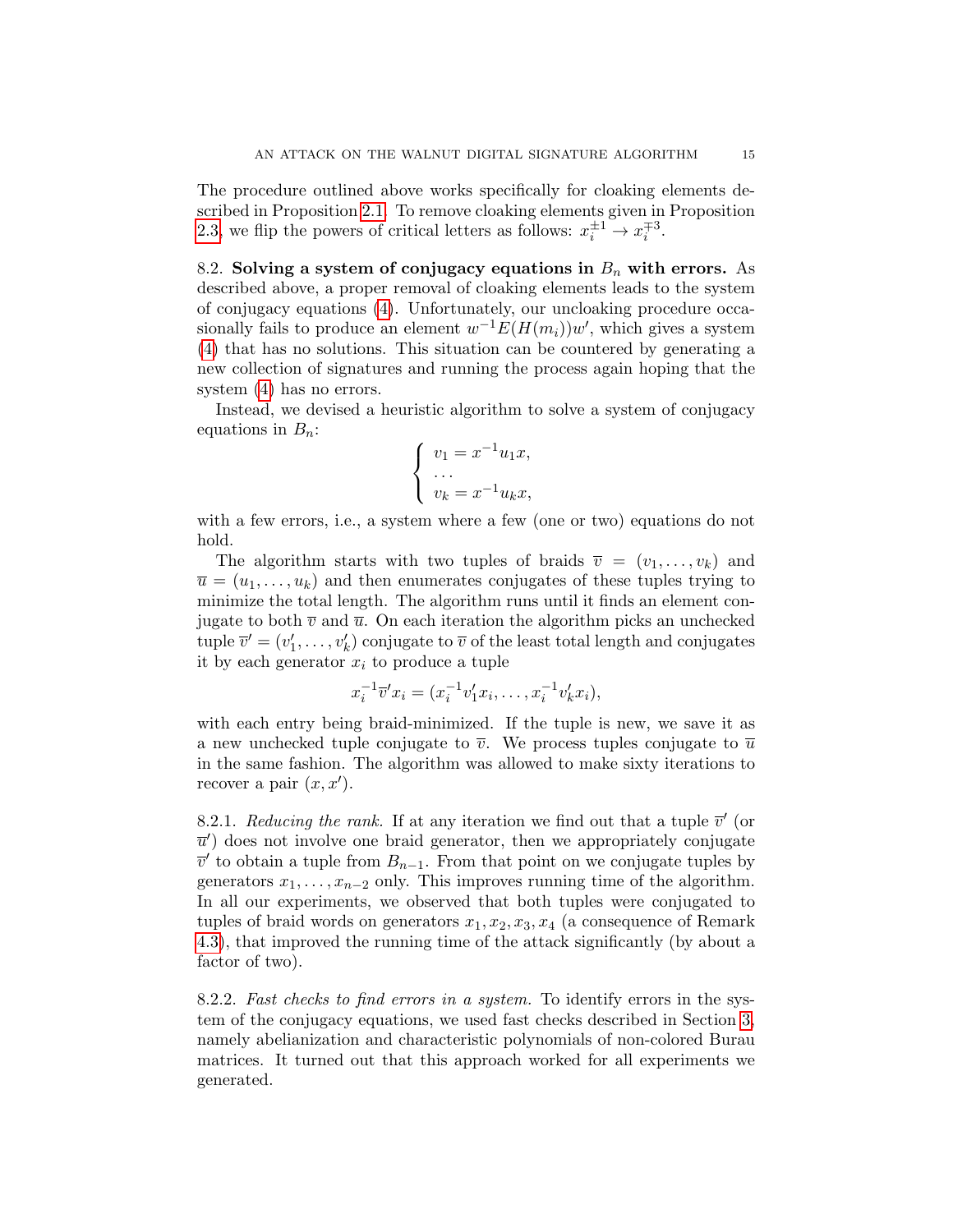This requires some explanation. Our initial algorithm checked abelianization only, which missed about a half of bad conjugacy equations. That is the reason why we remove worst performing components (Section [8.2.3\)](#page-15-1) and allow several attempts (Section [8.2.5\)](#page-15-2). The reader can find these components in the implementation. Exploiting characteristic polynomials of non-colored Burau matrices solved the problem of erroneous equations (for randomly generated instances). But, of course, there exist cases for which our fast check will fail. We keep components described in Sections [8.2.3](#page-15-1) and [8.2.5](#page-15-2) for such cases.

<span id="page-15-1"></span>8.2.3. Removing worst performing components from the system. On iterations 15, 20, 25, 30 our algorithm finds the "worst performing" components and drops it from the system. We pick a tuple of the least total length  $\bar{v}'$  and compute the values  $|v_i| - |v'_i|$ , which shows our progress (length decrease) in the ith component. The component with the least decrease is dropped from the system.

8.2.4. Fast descend. To improve running time of the heuristic descend, on each iteration, we conjugate the current tuple  $\bar{v}' = (v'_1, \ldots, v'_k)$  with the inverted initial segment of  $v_1'$  of length 10. This gives a significant boost to performance and allows to significantly decrease the number of steps in the described heuristic descend.

Also, initially, we conjugate the tuple of elements

$$
v_i = w^{-1} E(H(m_i)) E(H(m_{i+1}))^{-1} w
$$

with the inverted initial segment of  $v_1$  of length 250. This trick dramatically improves performance of the descend.

<span id="page-15-2"></span>8.2.5. Attempts. In rare cases when our algorithm makes too many errors removing cloaking elements, we generate new signatures and run the process from scratch. In our experiments, we allow 10 attempts before we accept failure.

<span id="page-15-0"></span>9. Results and further remarks on performance of the attack

In this section, we describe two experiments we performed to demonstrate correctness of our heuristic claims. All experiments were performed on an Intel I7-4770 based personal computer (eight logical core CPU with each core clocked at 3.40GHz) with 16GB memory.

The first experiment shows that our heuristic indeed can identify (as described in Section [8.1\)](#page-12-1) cloaking elements in a random signature. We tested 3 sets of parameters corresponding to 128-bit, 256-bit, and 256-bit with  $n = 11$  security levels (see Section [6](#page-9-0) for details). For each set of parameters we tested originally proposed (Proposition [2.1\)](#page-4-0) as well as recently proposed (Proposition [2.3\)](#page-5-0) cloaking elements. For each case we performed 100 tests described below:

(1) Generate a random protocol instance.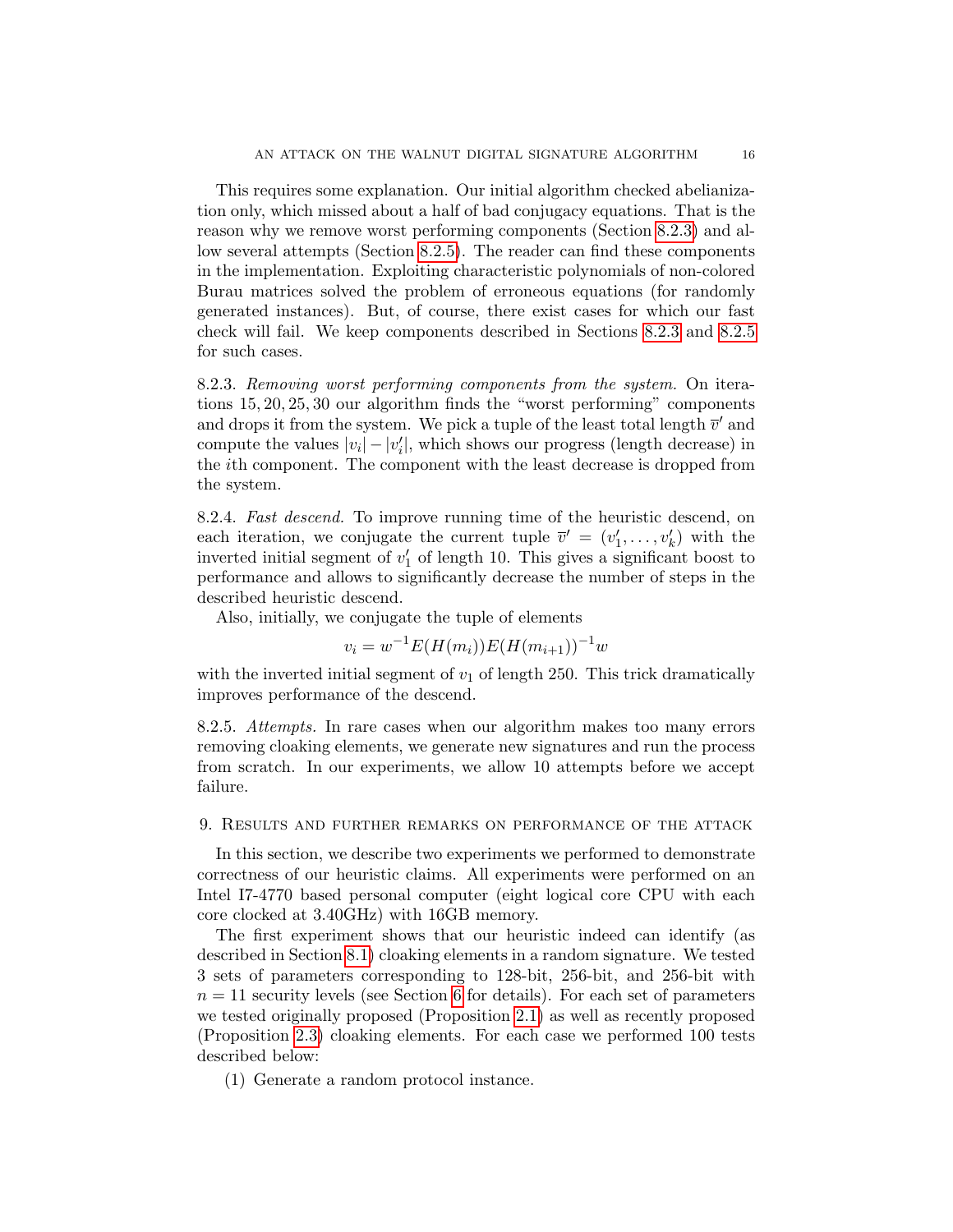- (2) Generate a random private key  $(w, w')$ .
- (3) Generate a signature  $S = \mathcal{R}(v_1w^{-1}vE(H(m))w'v_2)$  for a random message m.
- (4) Find all critical letters in S. For each critical letter, flip its power and braid-minimize the result to get a list of braids  $S^{(1)}, \ldots, S^{(k)}$ .
- (5) The test is called *successful* if for some  $i_1, i_2, i_3$  we have

$$
S^{(i_1)} = w^{-1}vE(H(m))w'v_2,
$$
  
\n
$$
S^{(i_2)} = v_1w^{-1}E(H(m))w'v_2,
$$
  
\n
$$
S^{(i_3)} = v_1w^{-1}vE(H(m))w',
$$

i.e. if the list  $S^{(1)}, \ldots, S^{(k)}$  contains S without each cloaking element. Table [1](#page-16-1) shows success rate for each set of parameters. Notice that it does not depend much on the rank of the braid group and on the length of private keys. It is about 80% for the cloaking elements defined in Proposition [2.1](#page-4-0) and 100% for those defined in Proposition [2.3.](#page-5-0) That means that using cloaking elements from Proposition [2.3](#page-5-0) makes the challenge easier.

Ultimately, the reason for failure in the first experiment is obfuscation of braid words. Note that we used normal forms to obfuscate signatures, which is the strongest possible way to obfuscate braids. Figure [3](#page-16-2) gives an example of a product of two cloaking elements modified into a braid that has no critical letters.

<span id="page-16-0"></span>**Remark 9.1.** It is not correct to claim that for any braid words  $u, v$  such that u is equal to v in  $B_n$ , u crosses strands  $\sigma^{-1}(a)$  and  $\sigma^{-1}(b)$  if and only if  $v$  does. Figure [3](#page-16-2) shows that a product of two cloaking elements  $x_1^{-1}x_2^2x_1 \cdot x_1x_2^{-2}x_1^{-1}$  (here  $\tau_1 = \tau_3 = 1$ ) can be written as a braid  $x_1^{-2}x_2^{-2}x_1^2x_2^2$ that does not cross the first and the third strands, i.e., it does not contain critical letters. Notice that both words have length 8.



<span id="page-16-2"></span>FIGURE 3. Hidden cloaking elements.

|                                  |       |         | 128-bit   256-bit   256-bit, $n = 11$ |
|----------------------------------|-------|---------|---------------------------------------|
| Cloaking elements $wx_i^2w^{-1}$ | 80\%  | $77\%$  | $76\%$                                |
| Cloaking elements $wx_i^4w^{-1}$ | 100\% | $100\%$ | $100\%$                               |

<span id="page-16-1"></span>TABLE 1. Percentage of properly identified cloaking elements  $v_1, v, v_2$ .

Cloaking elements given in Proposition [2.3](#page-5-0) are much easier targets for our attack than those given in Proposition [2.1](#page-4-0) as they contain more critical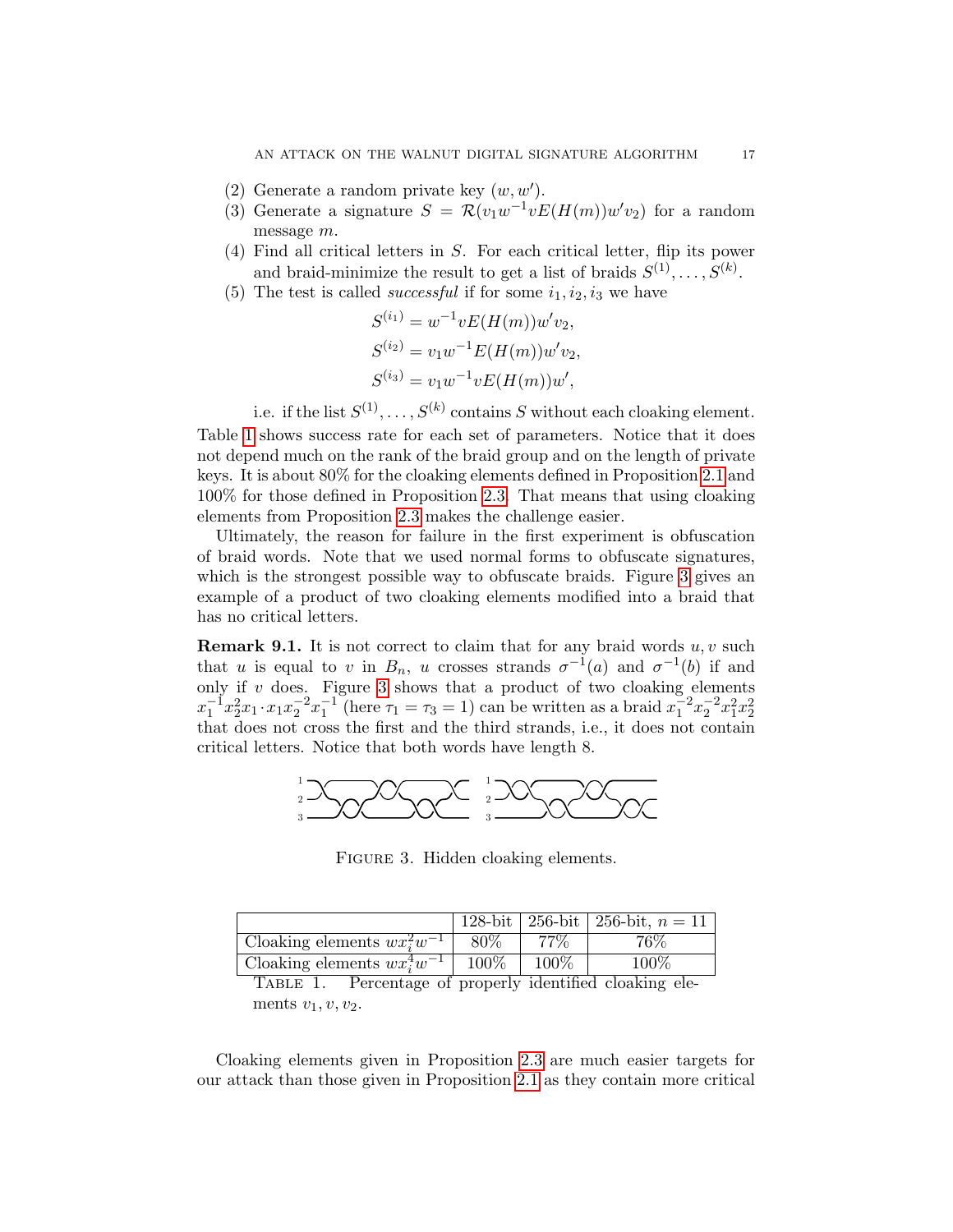letters and are easier to detect. Furthermore, it is easier to recognize bad critical pairs (those that do not come from cloaking elements). Indeed, if a critical letter  $x_i$  does not come from a cloaking element, then replacing  $x_i$ with  $x_i^{-3}$  results in length increase by two symbols.

Our second experiment tested success rate of the full attack. For each set of parameters and a way to generate cloaking elements, we generated one hundred random protocol instances with random private keys. As described in Section [8,](#page-11-0) we first uncloaked signatures and then solved the corresponding system of conjugacy equations. In all cases cloaking elements were correctly removed from signatures and, hence, systems of the conjugacy equations did not have errors. In particular, our attack used only one attempt to find private keys. Table [2](#page-17-2) shows average running time of the attack.

|                                          |       |               | 128-bit   256-bit   256-bit, $n = 11$ |  |
|------------------------------------------|-------|---------------|---------------------------------------|--|
| Cloaking elements $wx_i^2w^{-1}$   89.94 |       | 544.82        | 781.38                                |  |
| Cloaking elements $wx_i^4w^{-1}$         | 74.88 | $\mid$ 495.10 | 620.48                                |  |
| $T_{i}$ $\sim$ $T_{i}$ $\sim$ $\Omega$   |       |               |                                       |  |

<span id="page-17-2"></span>TABLE 2. Average running time (in seconds) for the full attack.

Increasing the rank of the braid group makes the algorithm slower as it has to perform more conjugations during heuristic descend. It also takes more time to compute Dehornoy form. On the other hand it makes the braids more sparse (without increasing lengths of the involved braid) and descends more straightforward.

### 10. Conclusion

<span id="page-17-1"></span>The protocol described in [\[4\]](#page-18-1) does not provide the claimed level of security. It suffers from poor choice of cloaking elements. By design, cloaking elements have very specific geometric type defined by a fixed pair of strands that can be algorithmically recognized (critical letters) and removed. Once the cloaking elements are removed, a heuristic length-minimization allows to solve simultaneous conjugacy search problem and find substitutes for the private key.

A potential way to defeat our attack is to artificially introduce many critical letters into private braids and use many (say 30) cloaking elements on each side instead of one. But, as we show in our analysis [\[12\]](#page-18-13) of the Kayawood key agreement protocol proposed in [\[3\]](#page-18-14), that might be fruitless especially with higher values of the rank. Also, we suggest to use short conjugators for cloaking elements. Long conjugators make cloaking elements more visible.

### **REFERENCES**

<span id="page-17-0"></span>[1] NIST PQC forum. Available at [https://groups.google.com/a/list.nist.gov/](https://groups.google.com/a/list.nist.gov/forum/#!forum/pqc-forum) [forum/#!forum/pqc-forum](https://groups.google.com/a/list.nist.gov/forum/#!forum/pqc-forum), accessed: April 4, 2018.